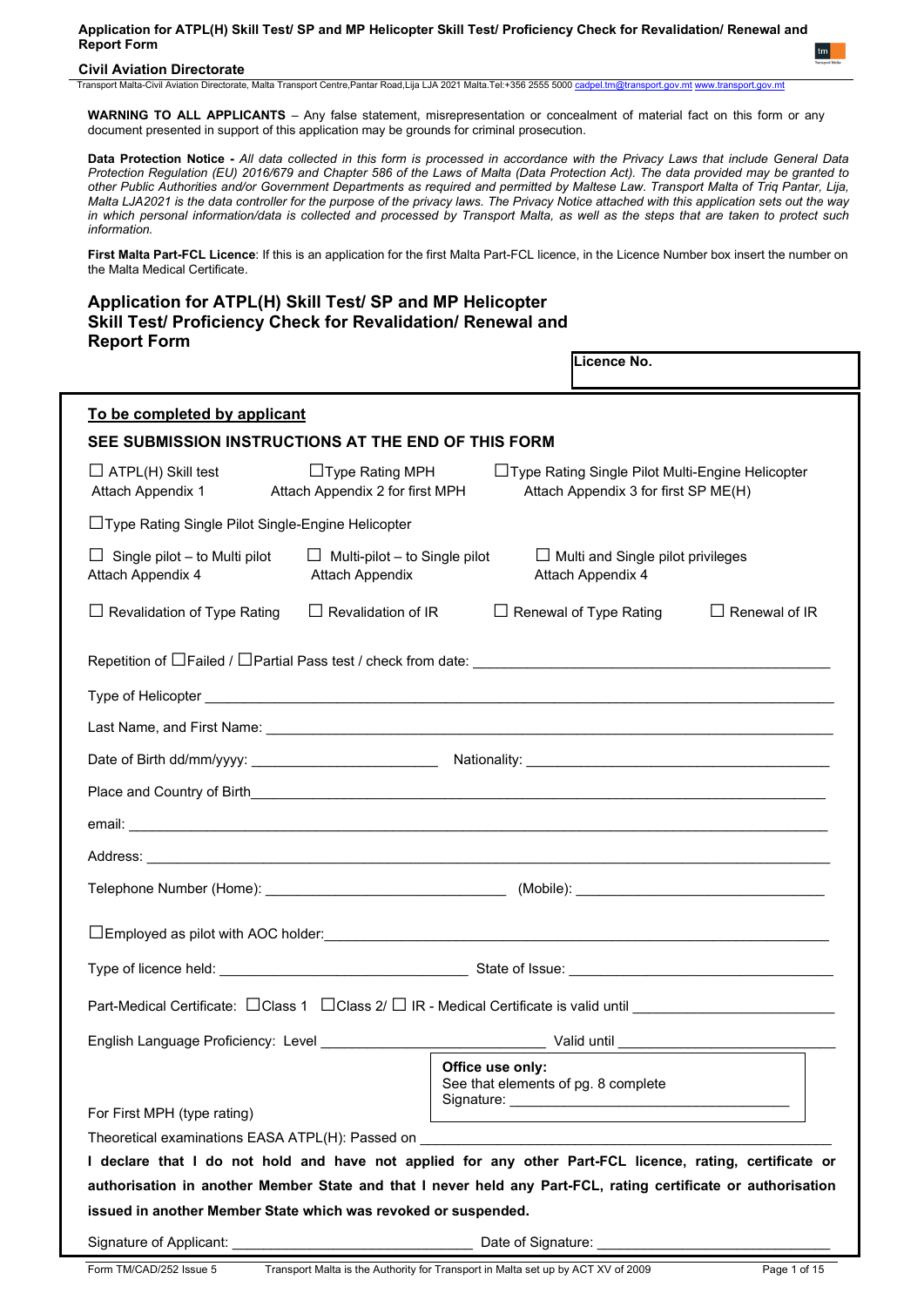**Civil Aviation Directorate**

Transport Malta-Civil Aviation Directorate, Malta Transport Centre,Pantar Road,Lija LJA 2021 Malta.Tel:+356 2555 5000 [cadpel.tm@transport.gov.mt](mailto:cadpel.tm@transport.gov.mt) [www.transport.gov.mt](http://www.transport.gov.mt/)

## **Application for ATPL(H) Skill Test/ SP and MP Helicopter Skill Test/ Proficiency Check for Revalidation/ Renewal and Report Form**

|                                                                                                                                                                                                                                                                                                                                                   | <b>Applicant Full Name and Licence No:</b>                                    |                                     |  |  |  |
|---------------------------------------------------------------------------------------------------------------------------------------------------------------------------------------------------------------------------------------------------------------------------------------------------------------------------------------------------|-------------------------------------------------------------------------------|-------------------------------------|--|--|--|
| <b>Complete for:</b><br>$\Box$ Issue of type rating                                                                                                                                                                                                                                                                                               |                                                                               |                                     |  |  |  |
| □ Renewal of an expired rating                                                                                                                                                                                                                                                                                                                    |                                                                               |                                     |  |  |  |
|                                                                                                                                                                                                                                                                                                                                                   |                                                                               |                                     |  |  |  |
| To be Completed by ATO and signed by Head of Training                                                                                                                                                                                                                                                                                             |                                                                               |                                     |  |  |  |
|                                                                                                                                                                                                                                                                                                                                                   | $\square$ ME<br>$\Box$ Piston<br>$\Box$ Turbine<br>$\sqcup$ SP<br>$\sqcup$ MP |                                     |  |  |  |
| 1 Theoretical training for the issue of a type or class rating performed during periods                                                                                                                                                                                                                                                           |                                                                               |                                     |  |  |  |
|                                                                                                                                                                                                                                                                                                                                                   |                                                                               |                                     |  |  |  |
| Mark obtained: ______________________________ % (Pass mark 75%)                                                                                                                                                                                                                                                                                   |                                                                               |                                     |  |  |  |
| 2 Simulator                                                                                                                                                                                                                                                                                                                                       |                                                                               |                                     |  |  |  |
| Simulator manufacturer ________________Sim Code: _____________________Helicopter type ______________                                                                                                                                                                                                                                              |                                                                               |                                     |  |  |  |
|                                                                                                                                                                                                                                                                                                                                                   |                                                                               |                                     |  |  |  |
|                                                                                                                                                                                                                                                                                                                                                   |                                                                               |                                     |  |  |  |
|                                                                                                                                                                                                                                                                                                                                                   |                                                                               |                                     |  |  |  |
| Toa DA/H of _______________________                                                                                                                                                                                                                                                                                                               |                                                                               |                                     |  |  |  |
|                                                                                                                                                                                                                                                                                                                                                   |                                                                               |                                     |  |  |  |
|                                                                                                                                                                                                                                                                                                                                                   |                                                                               |                                     |  |  |  |
|                                                                                                                                                                                                                                                                                                                                                   |                                                                               |                                     |  |  |  |
| 3 Flight training in the helicopter                                                                                                                                                                                                                                                                                                               |                                                                               |                                     |  |  |  |
|                                                                                                                                                                                                                                                                                                                                                   |                                                                               |                                     |  |  |  |
|                                                                                                                                                                                                                                                                                                                                                   |                                                                               |                                     |  |  |  |
|                                                                                                                                                                                                                                                                                                                                                   |                                                                               |                                     |  |  |  |
|                                                                                                                                                                                                                                                                                                                                                   |                                                                               |                                     |  |  |  |
|                                                                                                                                                                                                                                                                                                                                                   |                                                                               |                                     |  |  |  |
| Flight time at the controls___________________________Signature of TRI/TRE _________________________                                                                                                                                                                                                                                              |                                                                               |                                     |  |  |  |
| 4<br>$\Box$ Recommendation for Skill Test/ Renewal Proficiency Check - The ATO confirms that the applicant has<br>completed the training required by the approved syllabus, and recommends the applicant for the Skill test/<br><b>Proficiency Check</b><br>Note: Experience requirements for the ATPL(H) must be completed before the skill test |                                                                               |                                     |  |  |  |
|                                                                                                                                                                                                                                                                                                                                                   |                                                                               |                                     |  |  |  |
| For Office Use:                                                                                                                                                                                                                                                                                                                                   |                                                                               |                                     |  |  |  |
| Limitation to initially fly under the supervision of an instructor as required by OSD                                                                                                                                                                                                                                                             |                                                                               | $\square$ No<br>$\Box$ Yes          |  |  |  |
| If required, number of hours under supervision is ______________________________                                                                                                                                                                                                                                                                  | hrs                                                                           |                                     |  |  |  |
|                                                                                                                                                                                                                                                                                                                                                   |                                                                               | Signature _________________________ |  |  |  |
| <b>Complete for Revalidation of Type Rating</b>                                                                                                                                                                                                                                                                                                   |                                                                               |                                     |  |  |  |
| To be Completed by the Examiner                                                                                                                                                                                                                                                                                                                   |                                                                               |                                     |  |  |  |
|                                                                                                                                                                                                                                                                                                                                                   |                                                                               |                                     |  |  |  |
|                                                                                                                                                                                                                                                                                                                                                   |                                                                               |                                     |  |  |  |
|                                                                                                                                                                                                                                                                                                                                                   |                                                                               |                                     |  |  |  |
|                                                                                                                                                                                                                                                                                                                                                   |                                                                               |                                     |  |  |  |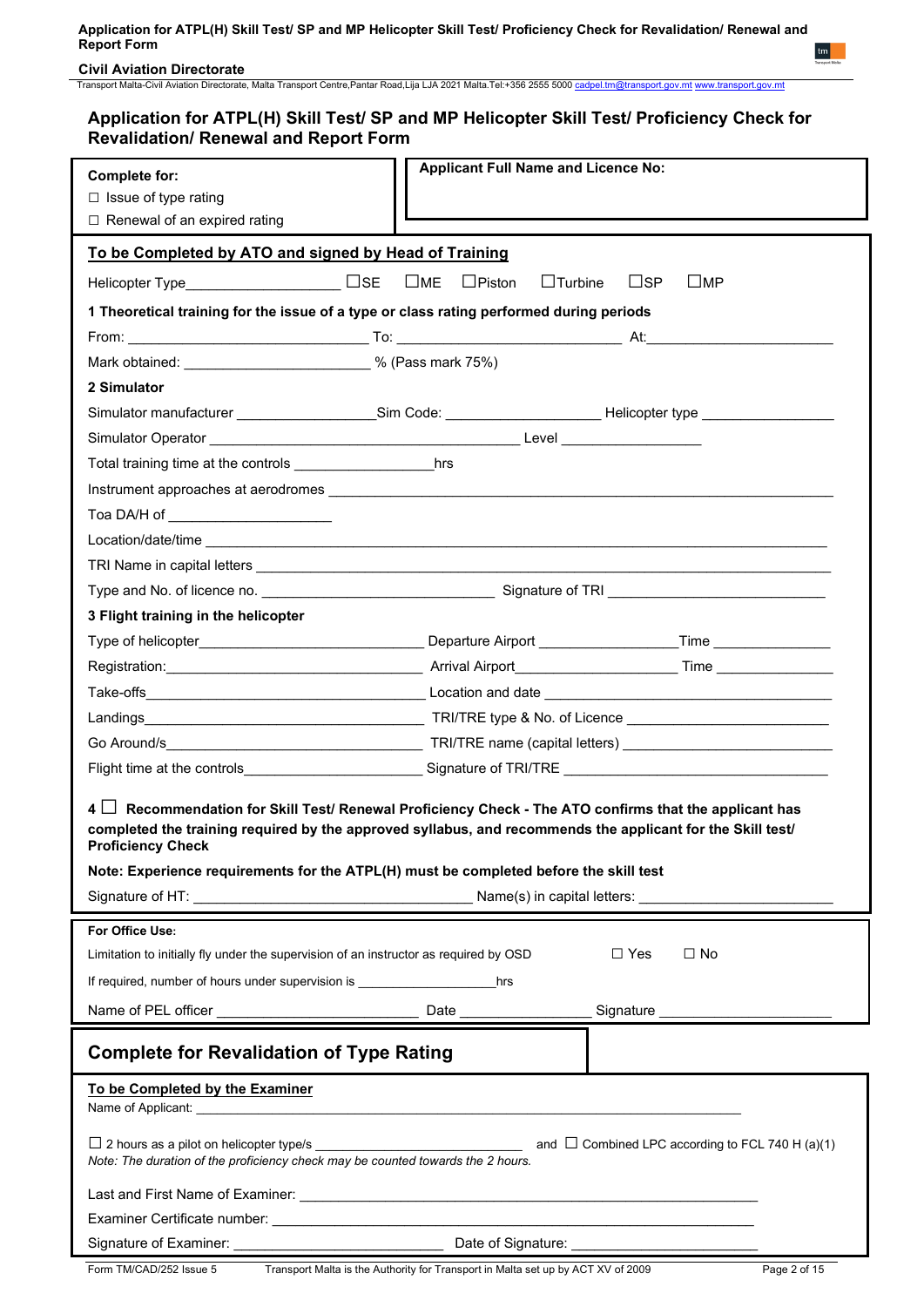## **Civil Aviation Directorate**

Transport Malta-Civil Aviation Directorate, Malta Transport Centre,Pantar Road,Lija LJA 2021 Malta.Tel:+356 2555 5000 [cadpel.tm@transport.gov.mt](mailto:cadpel.tm@transport.gov.mt) [www.transport.gov.mt](http://www.transport.gov.mt/)

## **Application for ATPL(H) Skill Test/ SP and MP Helicopter Skill Test/ Proficiency Check for Revalidation/ Renewal and Report Form**

**Applicant Full Name and Licence No:**

| SINGLE/MULTI-PILOT HELICOPTERS |                                                                                                                                    | <b>PRACTICAL TRAINING</b> |               |                          | SKILL TEST OR PROFICIENCY CHECK     |                                                                              |
|--------------------------------|------------------------------------------------------------------------------------------------------------------------------------|---------------------------|---------------|--------------------------|-------------------------------------|------------------------------------------------------------------------------|
|                                | <b>Manoeuvres/Procedures</b>                                                                                                       |                           |               | Instructor initials when | Checked in                          | Examiner initials when test                                                  |
|                                |                                                                                                                                    | <b>FSTD</b>               | H             | training completed       | <b>FFS</b><br>H                     | completed                                                                    |
|                                | Section 1 - Preflight preparations and checks                                                                                      |                           |               |                          | м                                   |                                                                              |
| 1.1                            | Helicopter exterior visual inspection; location<br>of each item and purpose of inspection                                          |                           | P             |                          | (if performed in the<br>helicopter) |                                                                              |
| 1.2                            | Cockpit inspection                                                                                                                 | $P \rightarrow$           | $\rightarrow$ |                          | м                                   |                                                                              |
| 1.3                            | Starting procedures, radio and navigation<br>equipment check, selection and setting of<br>navigation and communication frequencies | $P \rightarrow$           | $\rightarrow$ |                          | M                                   |                                                                              |
| 1.4                            | Taxiing/air taxiing in compliance with ATC<br>instructions or with instructions of an instructor                                   | $P \rightarrow$           | $\rightarrow$ |                          | M                                   |                                                                              |
| 1.5                            | Pre-take-off procedures and checks                                                                                                 | $P \rightarrow$           | $\rightarrow$ |                          | м                                   |                                                                              |
|                                | Section 2 - Flight manoeuvres and procedures                                                                                       |                           |               |                          |                                     |                                                                              |
| 2.1                            | Take-offs (various profiles)                                                                                                       | $P \rightarrow$           | $\rightarrow$ |                          | м                                   |                                                                              |
| 2.2                            | Sloping ground or crosswind take-offs &<br>landings                                                                                | $P \rightarrow$           | $\rightarrow$ |                          |                                     |                                                                              |
| 2.3                            | Take-off at maximum take-off mass (actual or<br>simulated maximum take-off mass)                                                   | $P \rightarrow$           | $\rightarrow$ |                          |                                     |                                                                              |
| 2.4                            | Take-off with simulated engine failure shortly<br>before reaching TDP or DPATO                                                     | $P \rightarrow$           | $\rightarrow$ |                          | M                                   |                                                                              |
| 2.4.1                          | Take-off with simulated engine failure shortly<br>after reaching TDP or DPATO                                                      | $P \rightarrow$           | $\rightarrow$ |                          | M                                   |                                                                              |
| 2.5                            | Climbing and descending turns to specified<br>headings                                                                             | $P \rightarrow$           | $\rightarrow$ |                          | M                                   |                                                                              |
| 2.5.1                          | Turns with 30° bank, 180° to 360° left and<br>right, by sole reference to instruments                                              | $P \rightarrow$           | →             |                          | м                                   |                                                                              |
| 2.6                            | Autorotative descent                                                                                                               | $P\rightarrow$            | $\rightarrow$ |                          | М                                   |                                                                              |
| 2.6.1                          | For single-engine helicopters (SEH)<br>autorotative landing or for multi-engine<br>helicopters (MEH) power recovery                | $P \rightarrow$           | $\rightarrow$ |                          | м                                   |                                                                              |
| 2.7                            | Landings, various profiles                                                                                                         | $P \rightarrow$           | $\rightarrow$ |                          | м                                   |                                                                              |
| 2.7.1                          | Go-around or landing following simulated<br>engine failure before LDP or DPBL                                                      | $P \rightarrow$           | $\rightarrow$ |                          | м                                   |                                                                              |
| 2.7.2                          | Landing following simulated engine failure<br>after LDP or DPBL                                                                    | $P \rightarrow$           | $\rightarrow$ |                          | М                                   |                                                                              |
|                                | Section 3 - Normal and abnormal operations of the following systems and procedures                                                 |                           |               |                          |                                     |                                                                              |
| 3                              | Normal and abnormal operations of the<br>following systems and procedures:                                                         |                           |               |                          |                                     | A mandatory minimum of<br>three items shall be selected<br>from this section |
| 3.1                            | Engine                                                                                                                             | $P \rightarrow$           | $\rightarrow$ |                          |                                     |                                                                              |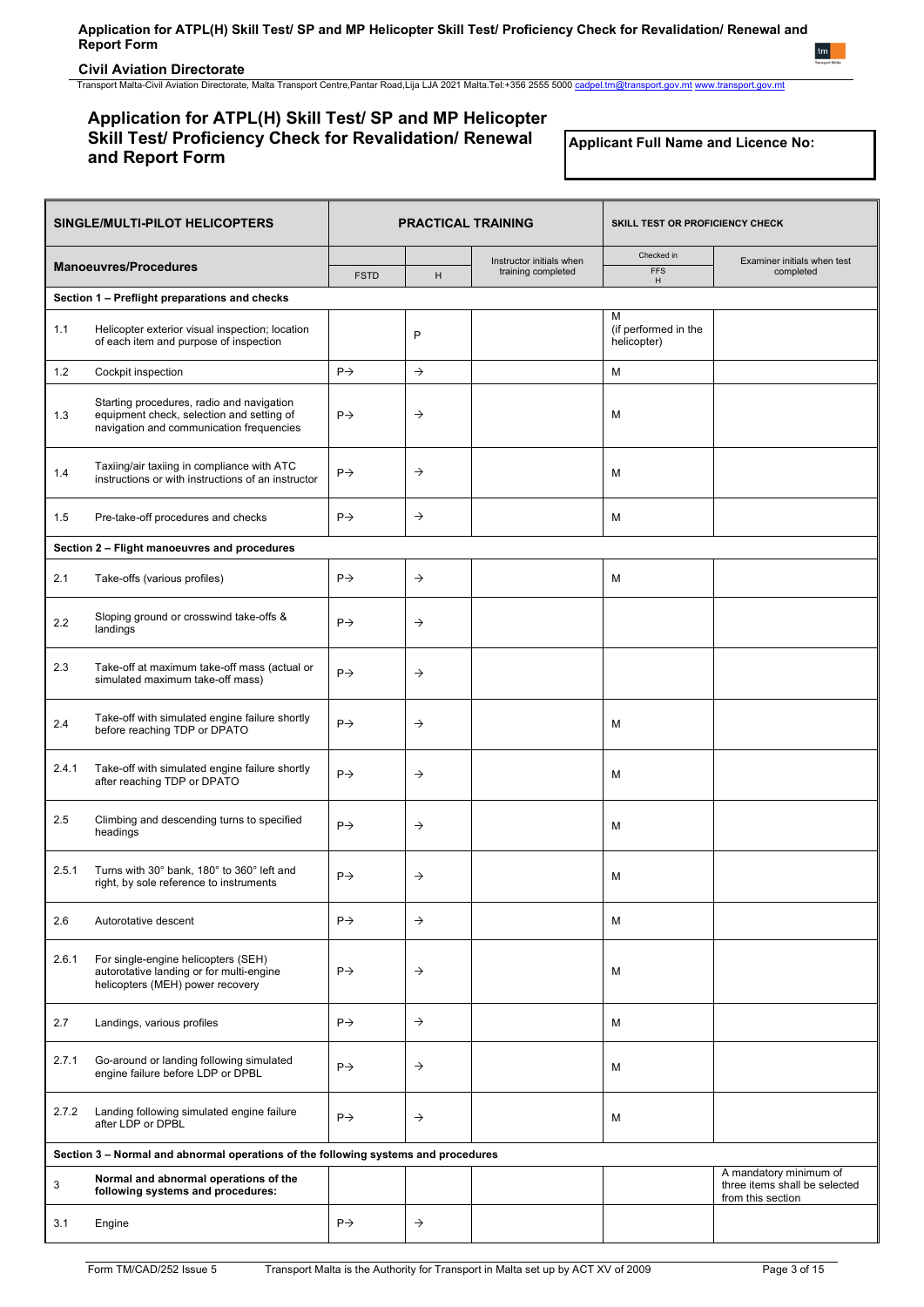## **Civil Aviation Directorate**

Transport Malta-Civil Aviation Directorate, Malta Transport Centre,Pantar Road,Lija LJA 2021 Malta.Tel:+356 2555 5000 [cadpel.tm@transport.gov.mt](mailto:cadpel.tm@transport.gov.mt) [www.transport.gov.mt](http://www.transport.gov.mt/)

## **Application for ATPL(H) Skill Test/ SP and MP Helicopter Skill Test/ Proficiency Check for Revalidation/ Renewal and Report Form**

**Applicant Full Name and Licence No:**

| SINGLE/MULTI-PILOT HELICOPTERS |                                                            | <b>PRACTICAL TRAINING</b> |                                                                 | SKILL TEST OR PROFICIENCY CHECK                |                                |                                                                              |
|--------------------------------|------------------------------------------------------------|---------------------------|-----------------------------------------------------------------|------------------------------------------------|--------------------------------|------------------------------------------------------------------------------|
|                                | <b>Manoeuvres/Procedures</b>                               | <b>FSTD</b>               | H                                                               | Instructor initials when<br>training completed | Checked in<br><b>FSTD</b><br>H | Examiner initials when test<br>completed                                     |
| 3.2                            | Air conditioning (heating, ventilation)                    | $P \rightarrow$           | $\rightarrow$                                                   |                                                |                                |                                                                              |
| 3.3                            | Pitot/static system                                        | $P \rightarrow$           | $\rightarrow$                                                   |                                                |                                |                                                                              |
| 3.4                            | Fuel System                                                | $P \rightarrow$           | $\rightarrow$                                                   |                                                |                                |                                                                              |
| 3.5                            | Electrical system                                          | $P \rightarrow$           | $\rightarrow$                                                   |                                                |                                |                                                                              |
| 3.6                            | Hydraulic system                                           | $P \rightarrow$           | $\rightarrow$                                                   |                                                |                                |                                                                              |
| 3.7                            | Flight control and trim system                             | $P \rightarrow$           | $\rightarrow$                                                   |                                                |                                |                                                                              |
| 3.8                            | Anti-icing and de-icing system                             | $P \rightarrow$           | $\rightarrow$                                                   |                                                |                                |                                                                              |
| 3.9                            | Autopilot/Flight director                                  | $P \rightarrow$           | $\rightarrow$                                                   |                                                |                                |                                                                              |
| 3.10                           | Stability augmentation devices                             | $P \rightarrow$           | $\rightarrow$                                                   |                                                |                                |                                                                              |
| 3.11                           | Weather radar, radio altimeter, transponder                | $P \rightarrow$           | $\rightarrow$                                                   |                                                |                                |                                                                              |
| 3.12                           | Area navigation system                                     | $P \rightarrow$           | $\rightarrow$                                                   |                                                |                                |                                                                              |
| 3.13                           | Landing gear system                                        | $P \rightarrow$           | $\rightarrow$                                                   |                                                |                                |                                                                              |
| 3.14                           | <b>APU</b>                                                 | $P \rightarrow$           | $\rightarrow$                                                   |                                                |                                |                                                                              |
| 3.15                           | Radio, navigation equipment, instruments and<br><b>FMS</b> | $P \rightarrow$           | $\rightarrow$                                                   |                                                |                                |                                                                              |
|                                | Section 4 - Abnormal and emergency procedures              |                           |                                                                 |                                                |                                |                                                                              |
| 4                              | Abnormal and emergency procedures                          |                           |                                                                 |                                                |                                | A mandatory minimum of<br>three items shall be selected<br>from this section |
| 4.1                            | Fire drills (including evacuation if applicable)           | $P \rightarrow$           | $\rightarrow$                                                   |                                                |                                |                                                                              |
| 4.2                            | Smoke control and removal                                  | $P \rightarrow$           | $\rightarrow$                                                   |                                                |                                |                                                                              |
| 4.3                            | Engine failures, shutdown and restart at a safe<br>height  | $P \rightarrow$           | $\rightarrow$                                                   |                                                |                                |                                                                              |
| 4.4                            | Fuel dumping (simulated)                                   | $P \rightarrow$           | $\rightarrow$                                                   |                                                |                                |                                                                              |
| 4.5                            | Tail rotor control failure (if applicable)                 | $P \rightarrow$           | $\rightarrow$                                                   |                                                |                                |                                                                              |
| 4.5.1                          | Tail rotor loss (if applicable)                            | P                         | Α<br>helicopter<br>shall not<br>be used<br>for this<br>exercise |                                                |                                |                                                                              |
| 4.6                            | Incapacitation of crew member - MPH only                   | $P \rightarrow$           | $\rightarrow$                                                   |                                                |                                |                                                                              |
| 4.7                            | Transmission malfunctions                                  | $P \rightarrow$           | $\rightarrow$                                                   |                                                |                                |                                                                              |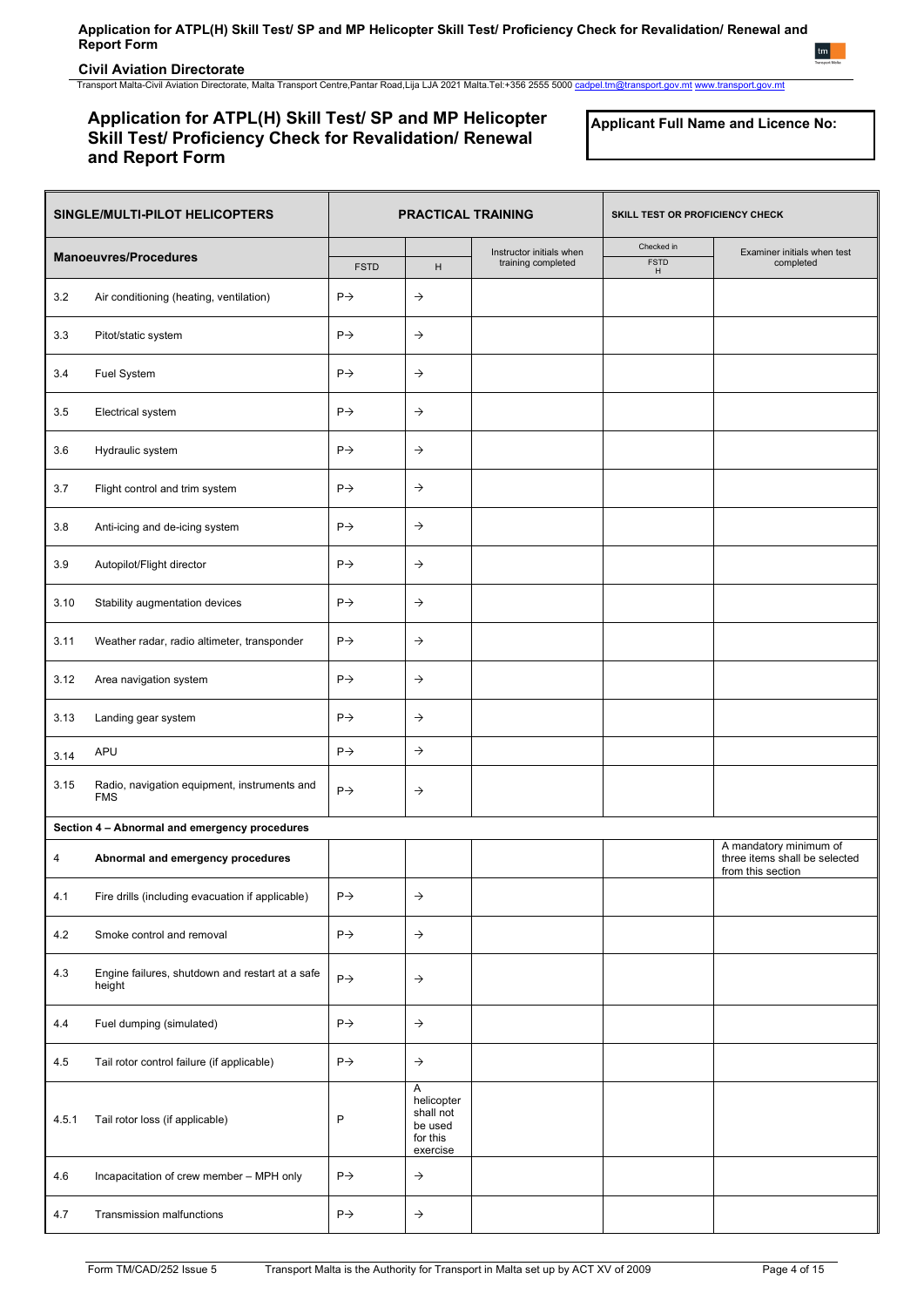**Civil Aviation Directorate**

Transport Malta-Civil Aviation Directorate, Malta Transport Centre,Pantar Road,Lija LJA 2021 Malta.Tel:+356 2555 5000 [cadpel.tm@transport.gov.mt](mailto:cadpel.tm@transport.gov.mt) [www.transport.gov.mt](http://www.transport.gov.mt/)

## **Application for ATPL(H) Skill Test/ SP and MP Helicopter Skill Test/ Proficiency Check for Revalidation/ Renewal and Report Form**

**Applicant Full Name and Licence No:**

| SINGLE/MULTI-PILOT HELICOPTERS |                                                                                                                                                                                                                                                                                                                             | <b>PRACTICAL TRAINING</b> |                 | SKILL TEST OR PROFICIENCY CHECK                |                                |                                          |
|--------------------------------|-----------------------------------------------------------------------------------------------------------------------------------------------------------------------------------------------------------------------------------------------------------------------------------------------------------------------------|---------------------------|-----------------|------------------------------------------------|--------------------------------|------------------------------------------|
|                                | <b>Manoeuvres/Procedures</b>                                                                                                                                                                                                                                                                                                | <b>FSTD</b>               | H               | Instructor initials when<br>training completed | Checked in<br><b>FSTD</b><br>H | Examiner initials when test<br>completed |
| 4.8                            | Other emergency procedures as outlined in<br>the appropriate flight manual                                                                                                                                                                                                                                                  | $P \rightarrow$           | $\rightarrow$   |                                                |                                |                                          |
|                                | Section 5 - Instrument flight procedures (to be performed in IMC or simulated IMC)                                                                                                                                                                                                                                          |                           |                 |                                                |                                |                                          |
| 5.1                            | Instrument take-off: transition to instrument<br>flight is required as soon as possible after<br>becoming airborne                                                                                                                                                                                                          | $P^*$                     | $\rightarrow^*$ |                                                |                                |                                          |
| 5.1.1                          | Simulated engine failure during departure                                                                                                                                                                                                                                                                                   | $P^*$                     | $\rightarrow^*$ |                                                | M*                             |                                          |
| 5.2                            | Adherence to departure and arrival routes and<br><b>ATC</b> instructions                                                                                                                                                                                                                                                    | $P^*$                     | $\rightarrow^*$ |                                                | $M^*$                          |                                          |
| 5.3                            | Holding procedures                                                                                                                                                                                                                                                                                                          | $P^*$                     | $\rightarrow^*$ |                                                |                                |                                          |
| 5.4                            | 3D operations to DH/A of 200 ft (60 m) or to<br>higher minima if required by the approach<br>procedure                                                                                                                                                                                                                      | $P^*$                     | $\rightarrow^*$ |                                                |                                |                                          |
| 5.4.1                          | Manually, without flight director.<br>Note: According to the AFM, RNP APCH<br>procedures may require the use of autopilot or<br>flight director. The procedure to be flown<br>manually shall be chosen taken into account<br>such limitations (for example, choose an ILS<br>for 5.4.1 in the case of such AFM limitation). | $P^*$                     | $\rightarrow^*$ |                                                | M*                             |                                          |
| 5.4.2                          | Manually, with flight director                                                                                                                                                                                                                                                                                              | $P^*$                     | $\rightarrow^*$ |                                                | $M^*$                          |                                          |
| 5.4.3                          | With coupled autopilot                                                                                                                                                                                                                                                                                                      | $P^*$                     | $\rightarrow^*$ |                                                |                                |                                          |
| 5.4.4                          | Manually, with one engine simulated<br>inoperative; engine failure has to be simulated<br>during final approach before passing 1 000 ft<br>above aerodrome level until touchdown or until<br>completion of the missed approach procedure                                                                                    | $P^*$                     | $\rightarrow^*$ |                                                | M*                             |                                          |
| 5.5                            | 2D operations down to the MDA/H                                                                                                                                                                                                                                                                                             | $P^*$                     | $\rightarrow^*$ |                                                | M*                             |                                          |
| 5.6                            | Go-around with all engines operating on<br>reaching DA/H or MDA/MDH                                                                                                                                                                                                                                                         | $P^*$                     | $\rightarrow^*$ |                                                |                                |                                          |
| 5.6.1                          | Other missed approach procedures                                                                                                                                                                                                                                                                                            | $P^*$                     | $\rightarrow^*$ |                                                |                                |                                          |
| 5.6.2                          | Go-around with one engine simulated<br>inoperative on reaching DA/H or MDA/MDH                                                                                                                                                                                                                                              | $P^*$                     | $\rightarrow^*$ |                                                | M*                             |                                          |
| 5.7                            | IMC autorotation with power recovery                                                                                                                                                                                                                                                                                        | $P^*$                     | $\rightarrow^*$ |                                                | $M^*$                          |                                          |
| 5.8                            | Recovery from unusual attitudes                                                                                                                                                                                                                                                                                             | $P^*$                     | $\rightarrow^*$ |                                                | $M^*$                          |                                          |
|                                | Section 6 - Use of optional equipment                                                                                                                                                                                                                                                                                       |                           |                 |                                                |                                |                                          |
| 6                              | Use of optional equipment                                                                                                                                                                                                                                                                                                   | $P \rightarrow$           | $\rightarrow$   |                                                |                                |                                          |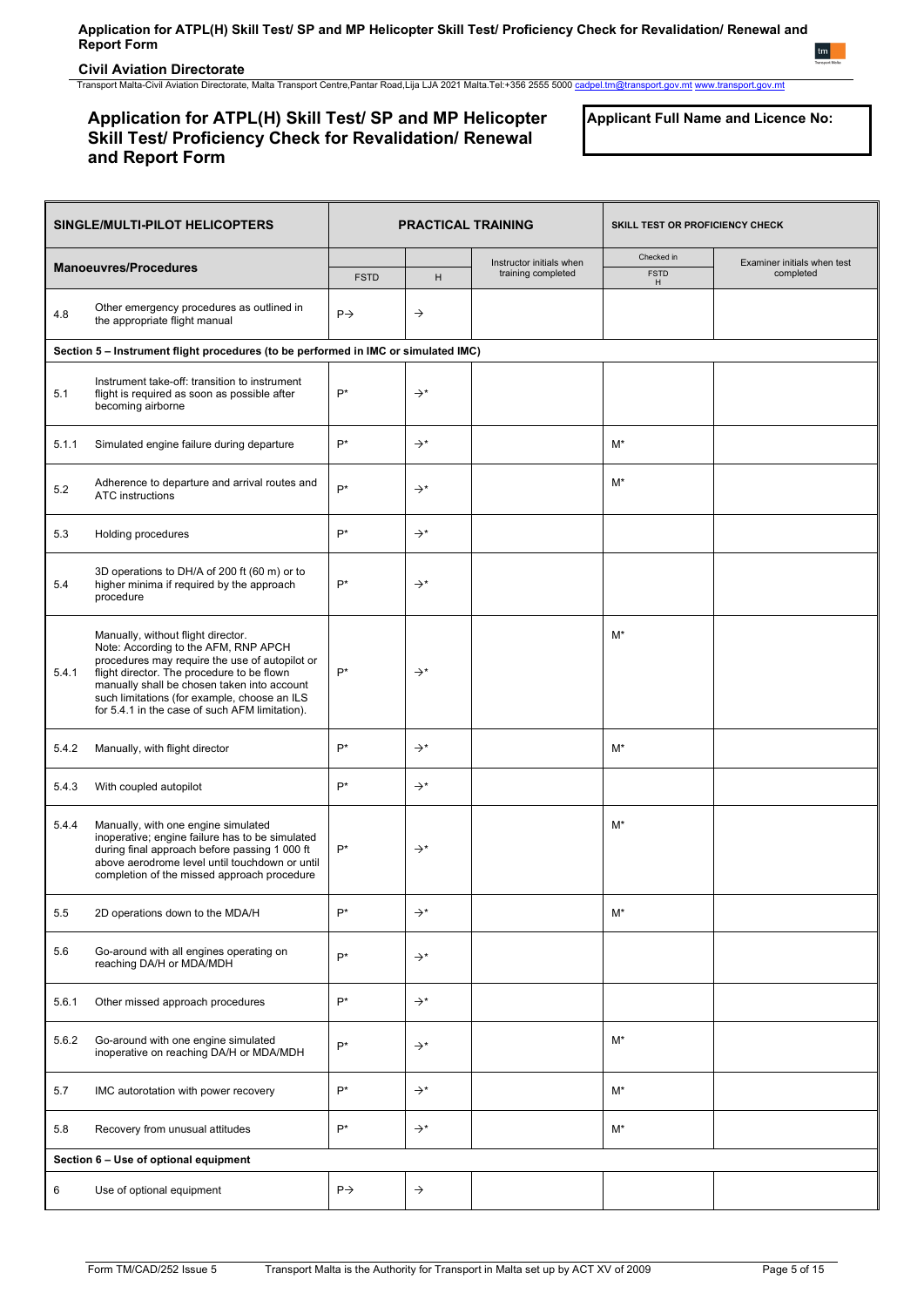## **Civil Aviation Directorate**

Transport Malta-Civil Aviation Directorate, Malta Transport Centre,Pantar Road,Lija LJA 2021 Malta.Tel:+356 2555 5000 [cadpel.tm@transport.gov.mt](mailto:cadpel.tm@transport.gov.mt) [www.transport.gov.mt](http://www.transport.gov.mt/)

| <b>Details and Result of the Check</b><br>Licence No:<br>To be completed by the Examiner<br>Details of Check:<br>$\Box$ Turbine<br>$\sqcup$ SP<br>$\square$ MP<br>$\Box$ ATPL(H) Skill test  <br>□Proficiency Check<br>$\Box$ Skill Test<br>$\Box$ Revalidation<br>$\Box$ Renewal $\Box$ IR Revalidation<br>$\Box$ IR Renewal<br>Note: ATPL Skill test could only be conducted if the applicant meets all the experience requirements for the ATPL(H)<br>$\Box$ PIC<br>$\Box$ COPI<br>$\Box$ Helicopter<br>$\Box$ Simulator<br>Helicopter: Type of Helicopter: _________________________Training Centre __________________________<br>Date of Check: __________________________   # of Landings ___________________________________<br>Blocks Off ___________________________Blocks-on_________________________Block time: __________________________<br>Result of the test on $\Box$ 1 <sup>st</sup> Attempt $\Box$ 2 <sup>nd</sup> Attempt:<br>* delete as necessary<br><b>Applicant's Signature:</b><br>PASS*<br><b>FAIL*</b><br><b>PARTIAL PASS*</b><br>Revalidation/Renewal (CAD authorisation required for renewal):<br><b>Examiner Remarks:</b><br><u> 1989 - Johann Stein, marwolaethau a bhann an t-Amhain ann an t-Amhain an t-Amhain an t-Amhain an t-Amhain an </u><br>I hereby declare that I have established communication with the applicant without language barriers. I made<br>the applicant aware of the consequences of providing incomplete, inaccurate or false information. I verified<br>that the applicant complies with the qualification, training and experience requirements in Part FCL. I confirm<br>that all required manoeuvres and exercises have been completed, as well as the verbal theoretical<br>examination, where applicable. I also declare that I have reviewed and applied the national procedures and<br>requirements of the applicant's competent authority contained in version (insert document version as<br>published on the EASA website) _______________________________of the Examiner Differences Document. | <b>Result of Skill test/Proficiency check</b> |  |  |  |  |  |
|---------------------------------------------------------------------------------------------------------------------------------------------------------------------------------------------------------------------------------------------------------------------------------------------------------------------------------------------------------------------------------------------------------------------------------------------------------------------------------------------------------------------------------------------------------------------------------------------------------------------------------------------------------------------------------------------------------------------------------------------------------------------------------------------------------------------------------------------------------------------------------------------------------------------------------------------------------------------------------------------------------------------------------------------------------------------------------------------------------------------------------------------------------------------------------------------------------------------------------------------------------------------------------------------------------------------------------------------------------------------------------------------------------------------------------------------------------------------------------------------------------------------------------------------------------------------------------------------------------------------------------------------------------------------------------------------------------------------------------------------------------------------------------------------------------------------------------------------------------------------------------------------------------------------------------------------------------------------------------------------------------------------------------------------------------------------|-----------------------------------------------|--|--|--|--|--|
|                                                                                                                                                                                                                                                                                                                                                                                                                                                                                                                                                                                                                                                                                                                                                                                                                                                                                                                                                                                                                                                                                                                                                                                                                                                                                                                                                                                                                                                                                                                                                                                                                                                                                                                                                                                                                                                                                                                                                                                                                                                                     |                                               |  |  |  |  |  |
|                                                                                                                                                                                                                                                                                                                                                                                                                                                                                                                                                                                                                                                                                                                                                                                                                                                                                                                                                                                                                                                                                                                                                                                                                                                                                                                                                                                                                                                                                                                                                                                                                                                                                                                                                                                                                                                                                                                                                                                                                                                                     |                                               |  |  |  |  |  |
|                                                                                                                                                                                                                                                                                                                                                                                                                                                                                                                                                                                                                                                                                                                                                                                                                                                                                                                                                                                                                                                                                                                                                                                                                                                                                                                                                                                                                                                                                                                                                                                                                                                                                                                                                                                                                                                                                                                                                                                                                                                                     |                                               |  |  |  |  |  |
|                                                                                                                                                                                                                                                                                                                                                                                                                                                                                                                                                                                                                                                                                                                                                                                                                                                                                                                                                                                                                                                                                                                                                                                                                                                                                                                                                                                                                                                                                                                                                                                                                                                                                                                                                                                                                                                                                                                                                                                                                                                                     |                                               |  |  |  |  |  |
|                                                                                                                                                                                                                                                                                                                                                                                                                                                                                                                                                                                                                                                                                                                                                                                                                                                                                                                                                                                                                                                                                                                                                                                                                                                                                                                                                                                                                                                                                                                                                                                                                                                                                                                                                                                                                                                                                                                                                                                                                                                                     |                                               |  |  |  |  |  |
|                                                                                                                                                                                                                                                                                                                                                                                                                                                                                                                                                                                                                                                                                                                                                                                                                                                                                                                                                                                                                                                                                                                                                                                                                                                                                                                                                                                                                                                                                                                                                                                                                                                                                                                                                                                                                                                                                                                                                                                                                                                                     |                                               |  |  |  |  |  |
|                                                                                                                                                                                                                                                                                                                                                                                                                                                                                                                                                                                                                                                                                                                                                                                                                                                                                                                                                                                                                                                                                                                                                                                                                                                                                                                                                                                                                                                                                                                                                                                                                                                                                                                                                                                                                                                                                                                                                                                                                                                                     |                                               |  |  |  |  |  |
|                                                                                                                                                                                                                                                                                                                                                                                                                                                                                                                                                                                                                                                                                                                                                                                                                                                                                                                                                                                                                                                                                                                                                                                                                                                                                                                                                                                                                                                                                                                                                                                                                                                                                                                                                                                                                                                                                                                                                                                                                                                                     |                                               |  |  |  |  |  |
|                                                                                                                                                                                                                                                                                                                                                                                                                                                                                                                                                                                                                                                                                                                                                                                                                                                                                                                                                                                                                                                                                                                                                                                                                                                                                                                                                                                                                                                                                                                                                                                                                                                                                                                                                                                                                                                                                                                                                                                                                                                                     |                                               |  |  |  |  |  |
|                                                                                                                                                                                                                                                                                                                                                                                                                                                                                                                                                                                                                                                                                                                                                                                                                                                                                                                                                                                                                                                                                                                                                                                                                                                                                                                                                                                                                                                                                                                                                                                                                                                                                                                                                                                                                                                                                                                                                                                                                                                                     |                                               |  |  |  |  |  |
|                                                                                                                                                                                                                                                                                                                                                                                                                                                                                                                                                                                                                                                                                                                                                                                                                                                                                                                                                                                                                                                                                                                                                                                                                                                                                                                                                                                                                                                                                                                                                                                                                                                                                                                                                                                                                                                                                                                                                                                                                                                                     |                                               |  |  |  |  |  |
|                                                                                                                                                                                                                                                                                                                                                                                                                                                                                                                                                                                                                                                                                                                                                                                                                                                                                                                                                                                                                                                                                                                                                                                                                                                                                                                                                                                                                                                                                                                                                                                                                                                                                                                                                                                                                                                                                                                                                                                                                                                                     |                                               |  |  |  |  |  |
|                                                                                                                                                                                                                                                                                                                                                                                                                                                                                                                                                                                                                                                                                                                                                                                                                                                                                                                                                                                                                                                                                                                                                                                                                                                                                                                                                                                                                                                                                                                                                                                                                                                                                                                                                                                                                                                                                                                                                                                                                                                                     |                                               |  |  |  |  |  |
|                                                                                                                                                                                                                                                                                                                                                                                                                                                                                                                                                                                                                                                                                                                                                                                                                                                                                                                                                                                                                                                                                                                                                                                                                                                                                                                                                                                                                                                                                                                                                                                                                                                                                                                                                                                                                                                                                                                                                                                                                                                                     |                                               |  |  |  |  |  |
|                                                                                                                                                                                                                                                                                                                                                                                                                                                                                                                                                                                                                                                                                                                                                                                                                                                                                                                                                                                                                                                                                                                                                                                                                                                                                                                                                                                                                                                                                                                                                                                                                                                                                                                                                                                                                                                                                                                                                                                                                                                                     |                                               |  |  |  |  |  |
|                                                                                                                                                                                                                                                                                                                                                                                                                                                                                                                                                                                                                                                                                                                                                                                                                                                                                                                                                                                                                                                                                                                                                                                                                                                                                                                                                                                                                                                                                                                                                                                                                                                                                                                                                                                                                                                                                                                                                                                                                                                                     |                                               |  |  |  |  |  |
|                                                                                                                                                                                                                                                                                                                                                                                                                                                                                                                                                                                                                                                                                                                                                                                                                                                                                                                                                                                                                                                                                                                                                                                                                                                                                                                                                                                                                                                                                                                                                                                                                                                                                                                                                                                                                                                                                                                                                                                                                                                                     |                                               |  |  |  |  |  |
|                                                                                                                                                                                                                                                                                                                                                                                                                                                                                                                                                                                                                                                                                                                                                                                                                                                                                                                                                                                                                                                                                                                                                                                                                                                                                                                                                                                                                                                                                                                                                                                                                                                                                                                                                                                                                                                                                                                                                                                                                                                                     |                                               |  |  |  |  |  |
|                                                                                                                                                                                                                                                                                                                                                                                                                                                                                                                                                                                                                                                                                                                                                                                                                                                                                                                                                                                                                                                                                                                                                                                                                                                                                                                                                                                                                                                                                                                                                                                                                                                                                                                                                                                                                                                                                                                                                                                                                                                                     |                                               |  |  |  |  |  |
|                                                                                                                                                                                                                                                                                                                                                                                                                                                                                                                                                                                                                                                                                                                                                                                                                                                                                                                                                                                                                                                                                                                                                                                                                                                                                                                                                                                                                                                                                                                                                                                                                                                                                                                                                                                                                                                                                                                                                                                                                                                                     |                                               |  |  |  |  |  |
|                                                                                                                                                                                                                                                                                                                                                                                                                                                                                                                                                                                                                                                                                                                                                                                                                                                                                                                                                                                                                                                                                                                                                                                                                                                                                                                                                                                                                                                                                                                                                                                                                                                                                                                                                                                                                                                                                                                                                                                                                                                                     |                                               |  |  |  |  |  |
|                                                                                                                                                                                                                                                                                                                                                                                                                                                                                                                                                                                                                                                                                                                                                                                                                                                                                                                                                                                                                                                                                                                                                                                                                                                                                                                                                                                                                                                                                                                                                                                                                                                                                                                                                                                                                                                                                                                                                                                                                                                                     |                                               |  |  |  |  |  |
|                                                                                                                                                                                                                                                                                                                                                                                                                                                                                                                                                                                                                                                                                                                                                                                                                                                                                                                                                                                                                                                                                                                                                                                                                                                                                                                                                                                                                                                                                                                                                                                                                                                                                                                                                                                                                                                                                                                                                                                                                                                                     |                                               |  |  |  |  |  |
|                                                                                                                                                                                                                                                                                                                                                                                                                                                                                                                                                                                                                                                                                                                                                                                                                                                                                                                                                                                                                                                                                                                                                                                                                                                                                                                                                                                                                                                                                                                                                                                                                                                                                                                                                                                                                                                                                                                                                                                                                                                                     |                                               |  |  |  |  |  |
|                                                                                                                                                                                                                                                                                                                                                                                                                                                                                                                                                                                                                                                                                                                                                                                                                                                                                                                                                                                                                                                                                                                                                                                                                                                                                                                                                                                                                                                                                                                                                                                                                                                                                                                                                                                                                                                                                                                                                                                                                                                                     |                                               |  |  |  |  |  |
|                                                                                                                                                                                                                                                                                                                                                                                                                                                                                                                                                                                                                                                                                                                                                                                                                                                                                                                                                                                                                                                                                                                                                                                                                                                                                                                                                                                                                                                                                                                                                                                                                                                                                                                                                                                                                                                                                                                                                                                                                                                                     |                                               |  |  |  |  |  |
|                                                                                                                                                                                                                                                                                                                                                                                                                                                                                                                                                                                                                                                                                                                                                                                                                                                                                                                                                                                                                                                                                                                                                                                                                                                                                                                                                                                                                                                                                                                                                                                                                                                                                                                                                                                                                                                                                                                                                                                                                                                                     |                                               |  |  |  |  |  |

 $t m$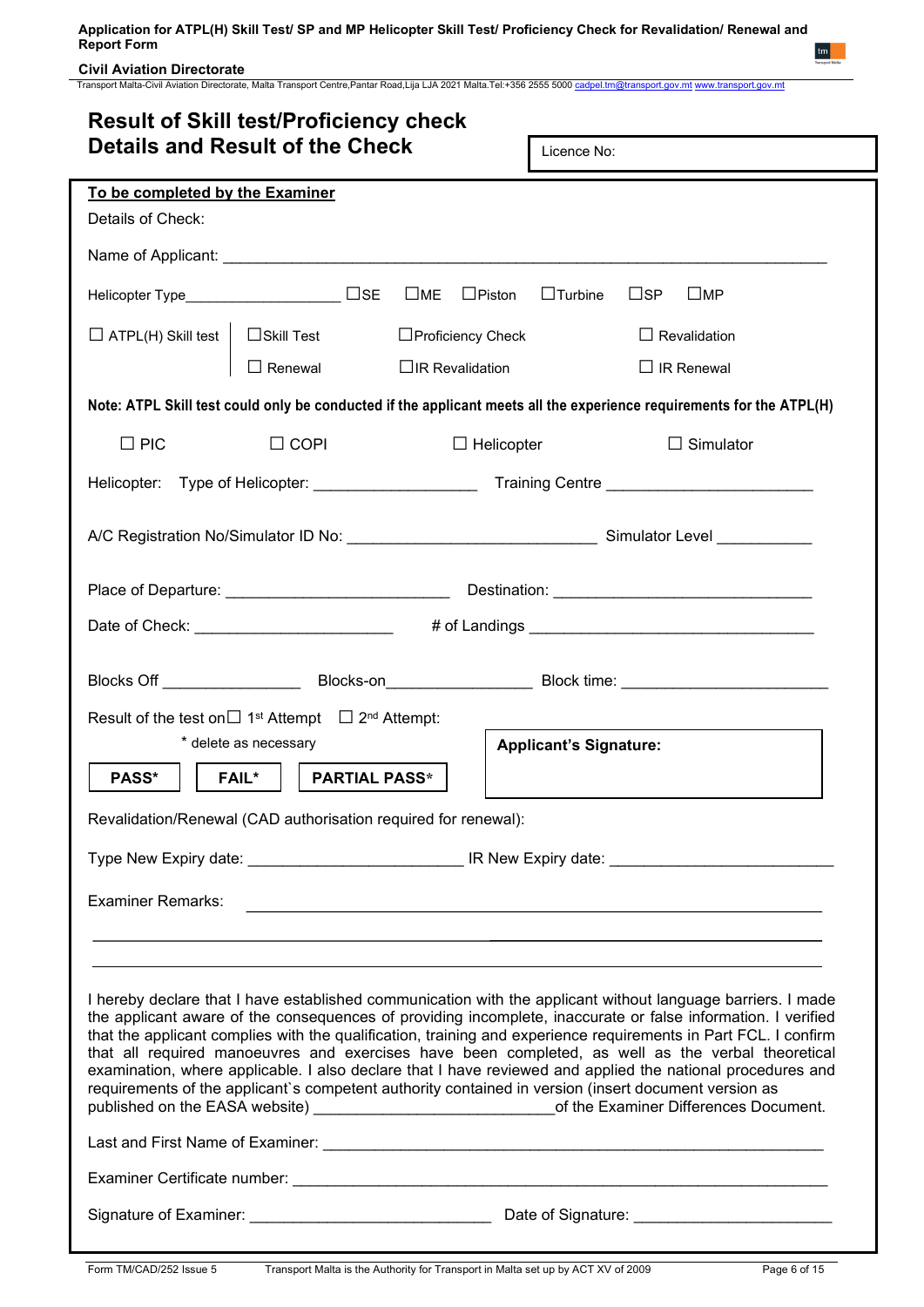### **Civil Aviation Directorate**

Transport Malta-Civil Aviation Directorate, Malta Transport Centre,Pantar Road,Lija LJA 2021 Malta.Tel:+356 2555 5000 [cadpel.tm@transport.gov.mt](mailto:cadpel.tm@transport.gov.mt) [www.transport.gov.mt](http://www.transport.gov.mt/)

#### **A.** Genera

1. An applicant for a skill test shall have received instruction on the same class or type of aircraft to be used in the test.

2. Failure to achieve a pass in all sections of the test in two attempts will require further training.

3. There is no limit to the number of skill tests that may be attempted.

### **CONTENT OF THE TRAINING, SKILL TEST/PROFICIENCY CHECK**

4. Unless otherwise determined in the operational suitability data established in accordance with Part-21, the syllabus of flight instruction shall comply with this Appendix. The syllabus may be reduced to give credit for previous experience on similar aircraft types, as determined in the operational suitability data established in accordance with Part-21.

5. Except in the case of skill tests for the issue of an ATPL, when so defined in the operational suitability data established in accordance with Part-21 for the specific type, credit may be given for skill test items common to other types or variants where the pilot is qualified.

## **CONDUCT OF THE TEST/CHECK**

o. The examiner may choose between different skill test or proficiency check scenarios containing simulated relevant operations developed and approved by the competent authority. Full filght simulators and<br>other training d

7. During the proficiency check, the examiner shall verify that the holder of the class or type rating maintains an adequate level of theoretical knowledge.

8. Should the applicant choose to terminate a skill test for reasons considered inadequate by the examiner, the applicant shall retake the entire skill test. If the test is terminated for reasons considered adequate by the examiner, only those sections not completed shall be tested in a further flight

9. At the discretion of the examiner, any manoeuvre or procedure of the test may be repeated once by the applicant. The examiner may stop the test at any stage if it is considered that the applicant's demonstration of flying skill requires a complete re-test.

10. An applicant shall be required to ny the aircratt from a position where the PIC of co-pliot functions, as relevant, can be performed and to carry out the test as if there is no other crew member if taking the<br>test/chec

11. During pre-flight preparation for the test the applicant is required to determine power settings and speeds. The applicant shall indicate to the examiner the checks and duties carried out, including the identification of radio facilities. Checks shall be completed in accordance with the check-list for the aircraft on which the test is being taken and, if applicable, with the MCC concept. Performance data for takeoff, approach and landing shall be calculated by the applicant in compliance with the operations manual or flight manual for the aircraft used. Decision heights/altitude, minimum descent heights/altitudes and missed approach point shall be agreed upon with the examiner.

12. The examiner shall take no part in the operation of the aircraft except where intervention is necessary in the interests of safety or to avoid unacceptable delay to other traffic.

#### **C. SPECIFIC REQUIREMENTS FOR THE HELICOPTER CATEGORY**

- 1. In the case of skill test or proficiency check for type ratings and the ATPL, applicants shall pass Sections 1 to 4 and 6 (as applicable) of the skill test or proficiency check. Failure in more than five items will require applicants to repeat the entire test or check. Applicants failing not more than the tims hall repeat the failed items. Failure in any item in the case of a retest or a recheck or failure in any<br>other items alr
- 2. In the case of proficiency check for an IR, applicants shall pass Section 5 of the proficiency check. Failure in more than 3 items will require applicants to repeat the entire Section 5. Applicants failing not more than 3 items shall repeat the failed items. Failure in any item in the case of a recheck or failure in any other items of Section 5 already passed will require applicants to repeat the entire check.

#### **FLIGHT TEST TOLERANCE**

- 3. The applicant shall demonstrate the ability to:
	- (a) operate the helicopter within its limitations;
	- (b) complete all manoeuvres with smoothness and accuracy
	- (c) exercise good judgement and airmanship;
	- (d) apply aeronautical knowledge;
	- (e) maintain control of the helicopter at all times in such a manner that the successful outcome of a procedure or manoeuvre is never in doubt;
	- (f) understand and apply crew coordination and incapacitation procedures, if applicable; and
	- (g) communicate effectively with the other crew members, if applicable.
- The following limits shall apply, corrected to make allowance for turbulent conditions and the handling qualities and performance of the helicopter used.

|         |                                         |                       |          | on radio aids                                                                            | $± 5^\circ$                                                                                                                                                                                                                        |
|---------|-----------------------------------------|-----------------------|----------|------------------------------------------------------------------------------------------|------------------------------------------------------------------------------------------------------------------------------------------------------------------------------------------------------------------------------------|
|         | Generally                               | $± 100$ feet          |          | for "angular" deviations                                                                 | Half-scale deflection,<br>azimuth and glide path (e.g.<br>LPV, ILS, MLS, GLS)                                                                                                                                                      |
| Height  | Starting a go-around at decision height | $+50$ feet/ $-0$ feet | Tracking | 2D (LNAV) and 3D<br>(LNAV/VNAV) "linear" lateral<br>deviations                           | cross-track error/deviation<br>shall normally be limited to<br>$±$ 1/2 of the RNP value<br>associated with the<br>procedure. Brief deviations<br>from this standard up to a<br>maximum of one time the<br>RNP value are allowable. |
|         | Minimum descent height/altitude         | $+50$ feet/ $-0$ feet |          | 3D linear vertical deviations (e.g.<br><b>RNP</b><br>APCH (LNAV/VNAV) using<br>BaroVNAV) | not more than - 75 ft below<br>the vertical profile at any<br>time, and not more than +<br>75 ft above the vertical<br>profile at or below 1 000 ft<br>above aerodrome level.                                                      |
| Heading | all engines operating                   | $± 5^\circ$           |          | all engines operating                                                                    | $± 5$ knots                                                                                                                                                                                                                        |
|         | with simulated engine failure           | $± 10^{\circ}$        | Speed    | with simulated engine failure                                                            | $± 10$ knots / -5 knots                                                                                                                                                                                                            |

#### (a) IFR flight limits

(b) VFR flight limits

| Height  | Generallv                       | $± 100$ feet   | <b>Ground Drift</b> | T.O. hover I.G.E.             | $± 3$ feet                                      |
|---------|---------------------------------|----------------|---------------------|-------------------------------|-------------------------------------------------|
|         |                                 |                |                     | Landing                       | ± 2 feet with 0 feet rearward or lateral flight |
|         | Normal operations               | ΙU             |                     | Generally                     | $± 10$ knots                                    |
| Heading | Abnormal operations/emergencies | $± 10^{\circ}$ | Speed               | with simulated engine failure | $+10$ knots/ $-5$ knots                         |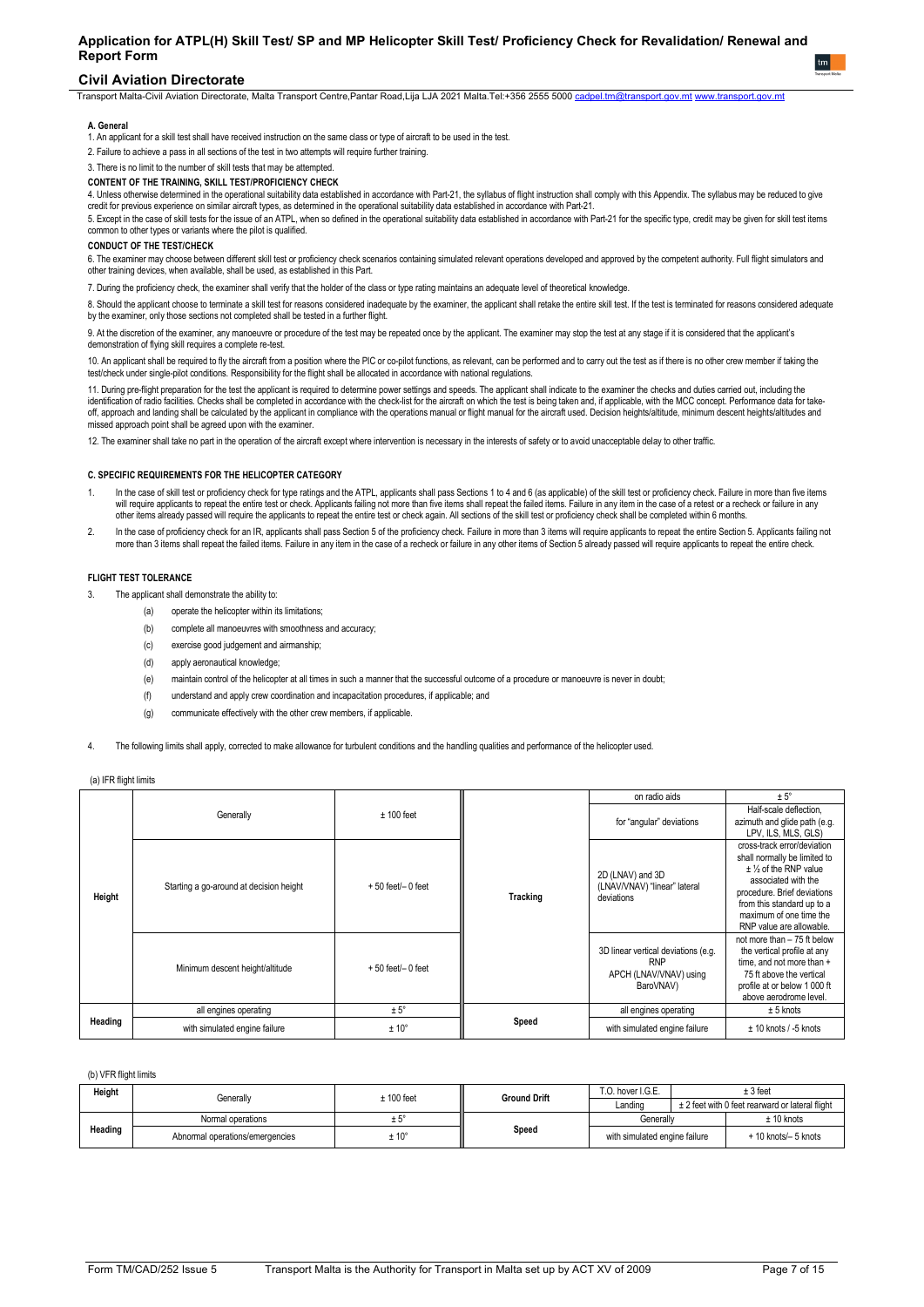## **Civil Aviation Directorate**

Transport Malta-Civil Aviation Directorate, Malta Transport Centre,Pantar Road,Lija LJA 2021 Malta.Tel:+356 2555 5000 <u>[cadpel.tm@transport.gov.mt](mailto:cadpel.tm@transport.gov.mt)</u> www.t<u>ransport.gov.m</u>t

#### **CONTENT OF THE TRAINING/SKILL TEST/PROFICIENCY CHECK GENERAL**

5. The following symbols mean:

- P = Trained as PIC for the issue of a type rating for single-pilot helicopters (SPH) or trained as PIC or co-pilot and as PF and PM for the issue of a type rating for multi pilot helicopters (MPH).
- The practical training shall be conducted at least at the training equipment level shown as (P), or may be conducted up to any higher equipment level shown by the arrow (---->).

The following abbreviations are used to indicate the training equipment used: FFS = full-flight simulator FTD = flight training device H = helicopter

- 7. The starred items (\*) shall be flown in actual or simulated IMC, only by applicants wishing to renew or revalidate an IR(H) or extend the privileges of that rating to another type.
- Instrument flight procedures (Section 5) shall be performed only by applicants wishing to renew or revalidate an IR(H) or extend the privileges of that rating to another type. An FFS or an FTD 2/3 may be used for this purpose.
- 8a. To establish or maintain PBN privileges, one approach shall be an RNP APCH. Where an RNP APCH is not practicable, it shall be performed in an appropriately equipped FSTD. By way of derogation from subparagraph above, in cases where a proficiency check for revalidation of PBN privileges does not include an RNP APCH exercise, the PBN privileges of the pilot shall not include RNP APCH. The restriction shall be lifted if the pilot has completed a proficiency check including an RNP APCH exercise.
- 9. Where the letter 'M' appears in the skill test or proficiency check column, this will indicate a mandatory exercise.
- 10. An FSTD shall be used for practical training and testing if the FSTD forms part of a type rating course. The following considerations will apply to the course:
	- (a) the qualification of the FSTD as set out in the relevant requirements of Annex VI (Part-ARA) and Annex VII (Part-ORA);
	- (b) the qualifications of the instructor and examiner:
	- (c) the amount of FSTD training provided on the course;
	- (d) the qualifications and previous experience in similar types of the pilots under training; and
	- (e) the amount of supervised flying experience provided after the issue of the new type rating.

#### **MULTI-PILOT HELICOPTERS**

- 11. Applicants for the skill test for the issue of the multi-pilot helicopter type rating and ATPL(H) shall pass only Sections 1 to 4 and, if applicable, Section 6.
- 12. Applicants for the revalidation or renewal of the multi-pilot helicopter type rating proficiency check shall pass only Sections 1 to 4 and, if applicable, Section 6.

#### **SINGLE-PILOT HELICOPTERS**

- 13. Applicants for the issue. revalidation or renewal of a single-pilot helicopter type rating shall:
	- (a) If privileges for single-pilot operation are sought, complete the skill test or proficiency check in single-pilot operation;
	- (b) If privileges for multi-pilot operation are sought, complete the skill test or proficiency check in multi-pilot operation;
	- (c) If privileges for both single-pilot and multi-pilot privileges are sought, complete the skill test or proficiency check in multi-pilot operation and, additionally, the following manoeuvres and procedures in single pilot operation:
		- 1. For single-engine helicopters: 2.1 take-off and 2.6 and 2.6.1 autorotative descent and autorotative landing;
			- 2. For multi-engine helicopters: 2.1 take-off and 2.4 and 2.4.1 engine failure shortly before and shortly after reaching TDP;
			- 3. For IR privileges, in addition to point (1) or (2), as applicable, one approach of Section 5, unless the criteria of Appendix 8 to this Annex are met;
	- (d) In order to remove a restriction to multi-pilot operation from a non-complex single-pilot helicopter type rating, complete a proficiency check that includes the manoeuvres and procedures referred to in point (c)(1) or (c)(2), as applicable;

#### Single-pilot operation and multi-pilot operation

- 1. A pilot who already holds a type rating for an aircraft type, with the privilege for either single-pilot or multi-pilot operations , shall be considered to have already fulfilled the theoretical requirements when applying to add the privilege for the other form of operation on the same aircraft type
- 2. Such a pilot shall complete additional flight training for the other form of operation in the relevant type in accordance with Appendix 9 to this Annex, unless specified otherwise in the operational suitability data established in accordance with Annex I (Part 21) to Commission Regulation (EU) No 748/2012. This training shall be completed at either of the following:
	- i. An ATO;
	- ii. An organisation to which Annex III ( Part-ORO) to Reg No 965/2012 applies and that is entitled to provide such training on the basis of either an approval or, in the case of single-pilot helicopters, a declaration.
- 3. Except for single-pilot helicopters, the form of operation shall be entered in the licence.
- 4. In the case of single-pilot helicopters, all the following shall apply:
	- A skill test or proficiency check for a non-complex single-pilot helicopter type rating was completed in multi-pilot operations only, a restriction to multi-pilot operation shall be endorsed with the type rating in the licence. This endorsement shall be removed when the applicant completes a proficiency check that included the necessary elements for single-pilot operation as specified in Appendix 9 to this Annex.
	- ii. In all other cases, the form of operation shall not be entered in the licence. The pilot is entitled to exercise the privileges of the type rating:
		- In single-pilot operation, provided that the skill test or proficiency check either:
			- a. Was completed in single-pilot operation; or
			- b. Was completed in multi-pilot operation and contained additional elements for single-pilot operation, as specified in Appendix 9 to this Annex.
			- B. In multi-pilot operation under all of the following conditions:
				- a. The pilot complies with pint FCL.720.H(a)(2);
				- b. The privileges are exercised in accordance with Annex III (Part-ORO) to Reg No 965/2012 only;
				- c. The skill test or proficiency check was completed in multi-pilot operation.

#### **Helicopters:**

Credits shall be granted only if holders are revalidating or renewing IR privileges for single-pilot helicopters, as appropriate.

| <b>B.</b> Helicopters                                                                                                                                           |                                                                                                                                   |  |  |  |  |
|-----------------------------------------------------------------------------------------------------------------------------------------------------------------|-----------------------------------------------------------------------------------------------------------------------------------|--|--|--|--|
|                                                                                                                                                                 | Credits shall be granted only if holders are revalidating or renewing IR privileges for single-pilot helicopters, as appropriate. |  |  |  |  |
| If a skill test or a proficiency check, including IR, is performed and the holders                                                                              | Credit is valid towards the IR part in a proficiency check for:                                                                   |  |  |  |  |
| have a valid:                                                                                                                                                   |                                                                                                                                   |  |  |  |  |
| Multi-pilot helicopter (MPH) type rating                                                                                                                        | Single-pilot helicopter (SPH) of the same type, including privileges for single-pilot                                             |  |  |  |  |
| operations (*)                                                                                                                                                  |                                                                                                                                   |  |  |  |  |
| Privileges for single-pilot operations in the same type (*)<br>Single-pilot helicopter (SPH) type rating, in multi-pilot operations                             |                                                                                                                                   |  |  |  |  |
| (*) Provided that within the preceding 12 months at least three IFR departures and approaches exercising PBN privileges, including one RNP APCH approach (which |                                                                                                                                   |  |  |  |  |
| may be a Point in Space (PinS) approach), have been performed on a SP type of helicopter in SP operations.                                                      |                                                                                                                                   |  |  |  |  |
| Transport Malta is the Authority for Transport in Malta set up by ACT XV of 2009<br>Page 8 of 15<br>Form TM/CAD/252 Issue 5                                     |                                                                                                                                   |  |  |  |  |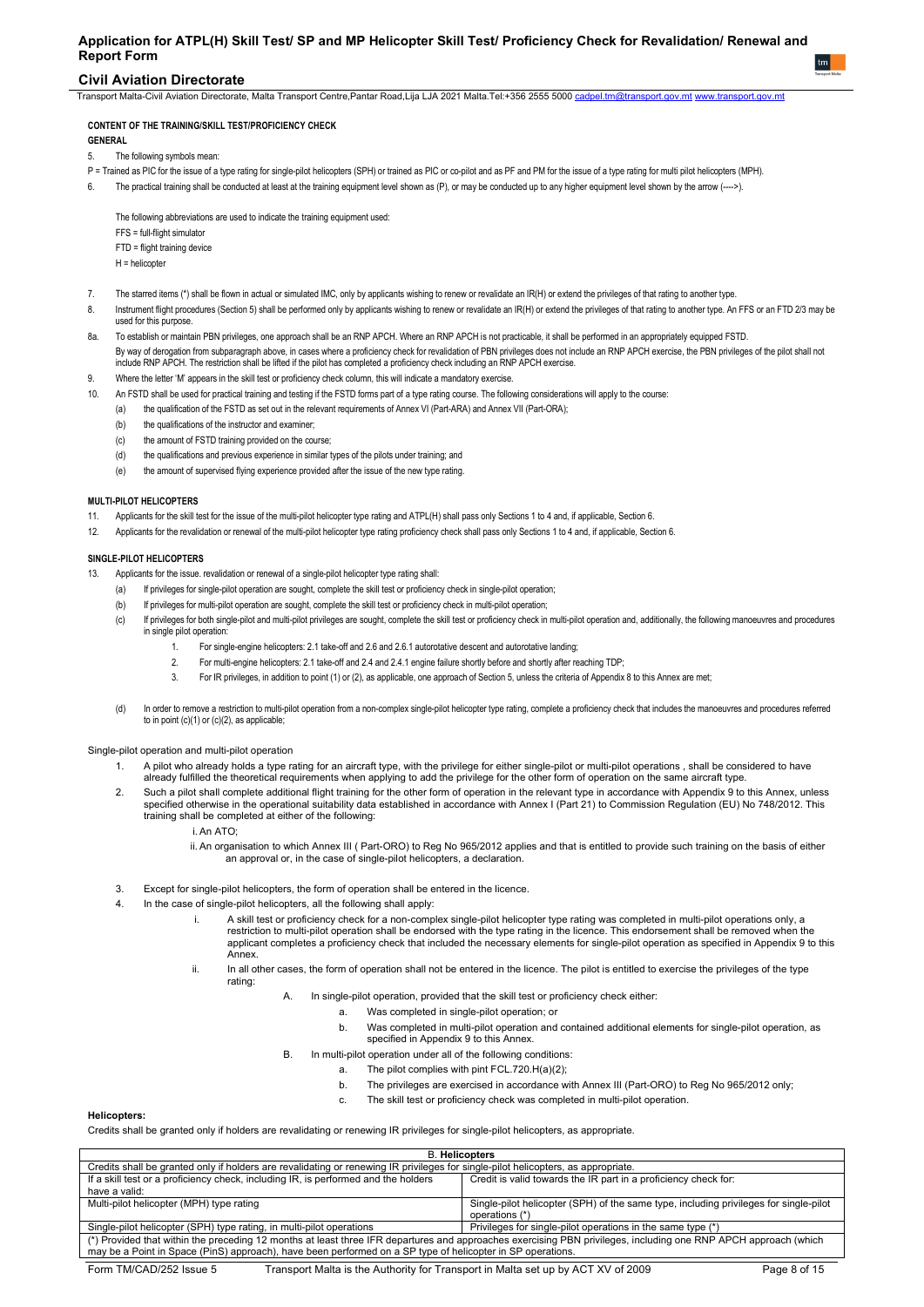## **Civil Aviation Directorate**

Transport Malta-Civil Aviation Directorate, Malta Transport Centre,Pantar Road,Lija LJA 2021 Malta.Tel:+356 2555 5000 [cadpel.tm@transport.gov.mt](mailto:cadpel.tm@transport.gov.mt) [www.transport.gov.mt](http://www.transport.gov.mt/)

| <b>Application for ATPL(H) Issue</b><br><b>Experience and Crediting</b>                                                                                                                                                                     |             |
|---------------------------------------------------------------------------------------------------------------------------------------------------------------------------------------------------------------------------------------------|-------------|
| <b>Appendix 1</b>                                                                                                                                                                                                                           | Licence No: |
| <b>Complete if applicable</b>                                                                                                                                                                                                               |             |
| To be completed by the applicant                                                                                                                                                                                                            |             |
|                                                                                                                                                                                                                                             |             |
| Pilot licence held $\Box$ CPL(H) $\Box$ Third Country ATPL(H)                                                                                                                                                                               |             |
|                                                                                                                                                                                                                                             |             |
| $\Box$<br>MCC course completed $\Box$ MCC/VFR<br>MCC/IR                                                                                                                                                                                     |             |
| For Multi-pilot helicopters:                                                                                                                                                                                                                |             |
| If MCC is not combined with type rating course                                                                                                                                                                                              |             |
| $\Box$ Hold a certificate of satisfactory completion of an MCC in helicopters.<br>I.                                                                                                                                                        |             |
| $\Box$ Have completed at least 500 hours of flight time as a pilot in multi-pilot operations in any aircraft category.<br>ii.                                                                                                               |             |
|                                                                                                                                                                                                                                             |             |
| Theoretical Knowledge ATPL(H) examinations passed on: ___________________________                                                                                                                                                           |             |
|                                                                                                                                                                                                                                             |             |
| of which in FSTD ______________________Maximum 100 hours of which FNPT _________________Maximum 25 hours                                                                                                                                    |             |
| Flight Experience: of which                                                                                                                                                                                                                 |             |
| A) Multi-Pilot Helicopters experience hours: ___________________________________ Minimum 350 hours                                                                                                                                          |             |
|                                                                                                                                                                                                                                             |             |
| (PIC + PICUS together Minimum 250 hours) PIC hours: ________________ Minimum 100 hours<br>B <sub>2</sub> )                                                                                                                                  |             |
|                                                                                                                                                                                                                                             |             |
| B3) PICUS hours: _______________________________ Minimum 250 hours in multi-pilot helicopters.<br>Note: In this case, the ATPL(H) privileges shall be limited to multi-pilot operations only, until 100 hours as PIC have<br>been completed |             |
| C) Cross-country experience hours: _______________________________ Minimum 200 hours                                                                                                                                                        |             |
|                                                                                                                                                                                                                                             |             |
| D) Instrument time Hours: __________________________________ Minimum 30 hours                                                                                                                                                               |             |
|                                                                                                                                                                                                                                             |             |
|                                                                                                                                                                                                                                             |             |
|                                                                                                                                                                                                                                             |             |
| For Office Use:                                                                                                                                                                                                                             |             |
| Credit given if applicable towards the 1,000 hours flight time Hours: ___________                                                                                                                                                           |             |
| Aeroplane hours Maximum 50% of all flight time requirements as above                                                                                                                                                                        |             |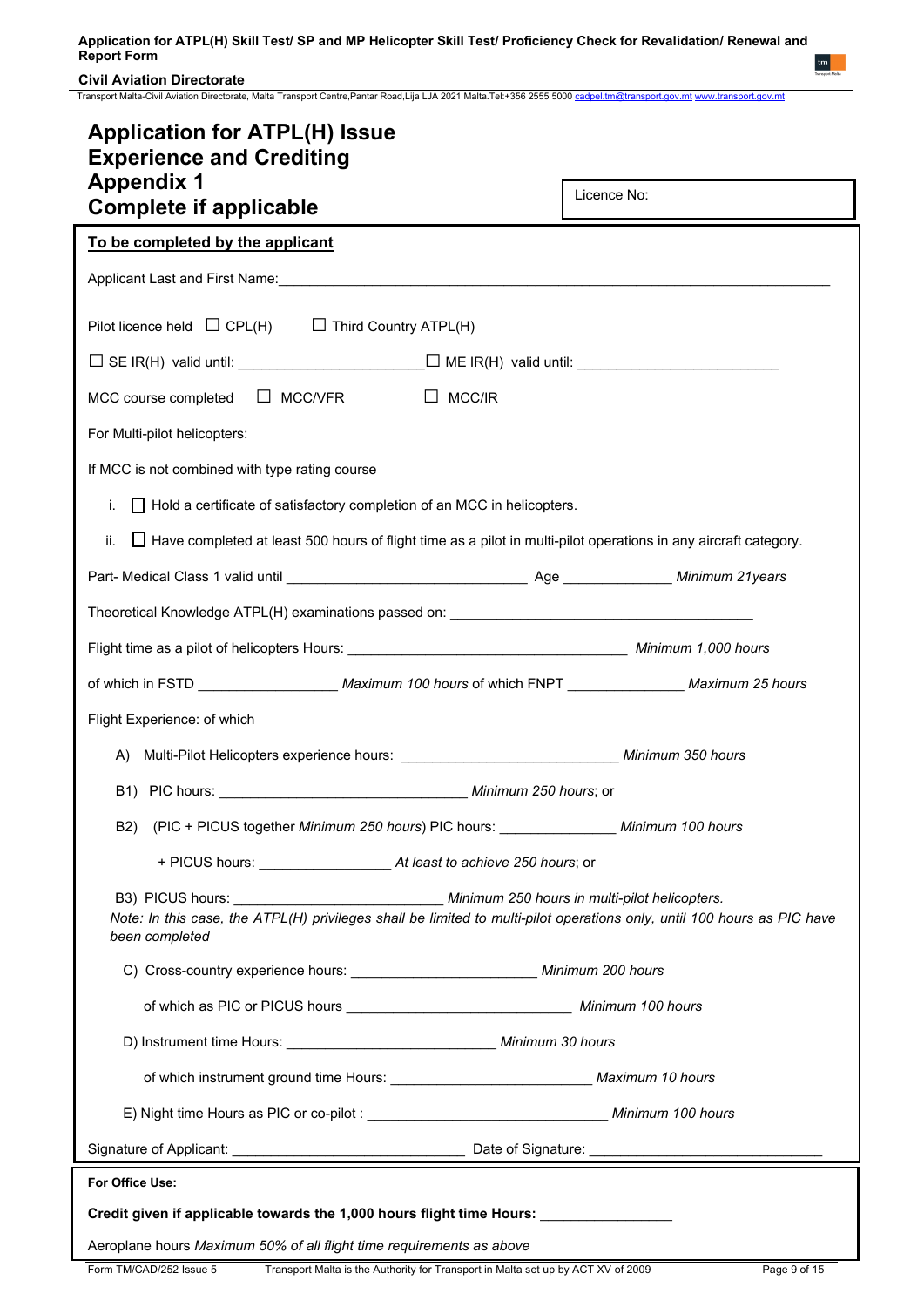**Civil Aviation Directorate**

Transport Malta-Civil Aviation Directorate, Malta Transport Centre,Pantar Road,Lija LJA 2021 Malta.Tel:+356 2555 5000 [cadpel.tm@transport.gov.mt](mailto:cadpel.tm@transport.gov.mt) [www.transport.gov.mt](http://www.transport.gov.mt/)

| <b>Application for First MPH Type Rating</b>                                                                                                                                                                                                                                  |             |             |           |  |  |  |
|-------------------------------------------------------------------------------------------------------------------------------------------------------------------------------------------------------------------------------------------------------------------------------|-------------|-------------|-----------|--|--|--|
| <b>Appendix 2</b><br><b>Complete if applicable</b>                                                                                                                                                                                                                            |             | Licence No: |           |  |  |  |
| To be Completed by the applicant                                                                                                                                                                                                                                              |             |             |           |  |  |  |
|                                                                                                                                                                                                                                                                               |             |             |           |  |  |  |
| $\Box$ CPL<br>1) Pilot licence held $\Box$ PPL                                                                                                                                                                                                                                | $\Box$ ATPL |             |           |  |  |  |
| 2) IR(H) multi-engine helicopter valid until: __________________________________                                                                                                                                                                                              |             |             |           |  |  |  |
| 3) Part- Medical □ Class 1 □ Class 2 / IR Medical Certificate is valid until ______________________                                                                                                                                                                           |             |             |           |  |  |  |
|                                                                                                                                                                                                                                                                               |             |             |           |  |  |  |
| 5) PIC flight experience on helicopters Hours: __________________________________ Minimum 70 hours                                                                                                                                                                            |             |             |           |  |  |  |
| Note: Limitation to initially fly as co-pilot only (if graduated from an ATP(H)/IR, ATP(H), CPL(H)/IR or CPL(H)<br>integrated course and removed only when completed 70 hours PIC or PICUS and passed the multi-pilot skill test<br>on the applicable helicopter type as PIC) |             |             |           |  |  |  |
| 6) If MCC is not combined with Type Rating                                                                                                                                                                                                                                    |             |             |           |  |  |  |
| $M1)$ $\Box$ Hold a certificate of satisfactory completion of MCC course in helicopters; or                                                                                                                                                                                   |             |             |           |  |  |  |
| M2) $\Box$ have _________________ hours as pilot on multi-pilot operations in any aircraft category Minimum 500 hours; or                                                                                                                                                     |             |             |           |  |  |  |
| 7) Flight instruction for type rating according to approved syllabus completed on                                                                                                                                                                                             |             |             |           |  |  |  |
| Helicopter Hours: ___________                                                                                                                                                                                                                                                 |             |             |           |  |  |  |
|                                                                                                                                                                                                                                                                               |             |             |           |  |  |  |
|                                                                                                                                                                                                                                                                               |             |             |           |  |  |  |
| OTD Other Training Device Hours: <b>Campaign Act and Training Order Hours</b>                                                                                                                                                                                                 |             |             |           |  |  |  |
| Number of aircraft landings after simulator training ___________________________                                                                                                                                                                                              |             |             |           |  |  |  |
|                                                                                                                                                                                                                                                                               |             |             |           |  |  |  |
|                                                                                                                                                                                                                                                                               |             |             |           |  |  |  |
| For Office Use:                                                                                                                                                                                                                                                               |             |             |           |  |  |  |
| Limitation to initially fly as co-pilot only                                                                                                                                                                                                                                  |             | $\Box$ Yes  | $\Box$ No |  |  |  |
| Limitation to initially fly under the supervision of an instructor as required by OSD                                                                                                                                                                                         |             | $\Box$ Yes  | $\Box$ No |  |  |  |
| If required, number of hours under supervision is ______________________________                                                                                                                                                                                              | hrs         |             |           |  |  |  |
|                                                                                                                                                                                                                                                                               |             |             |           |  |  |  |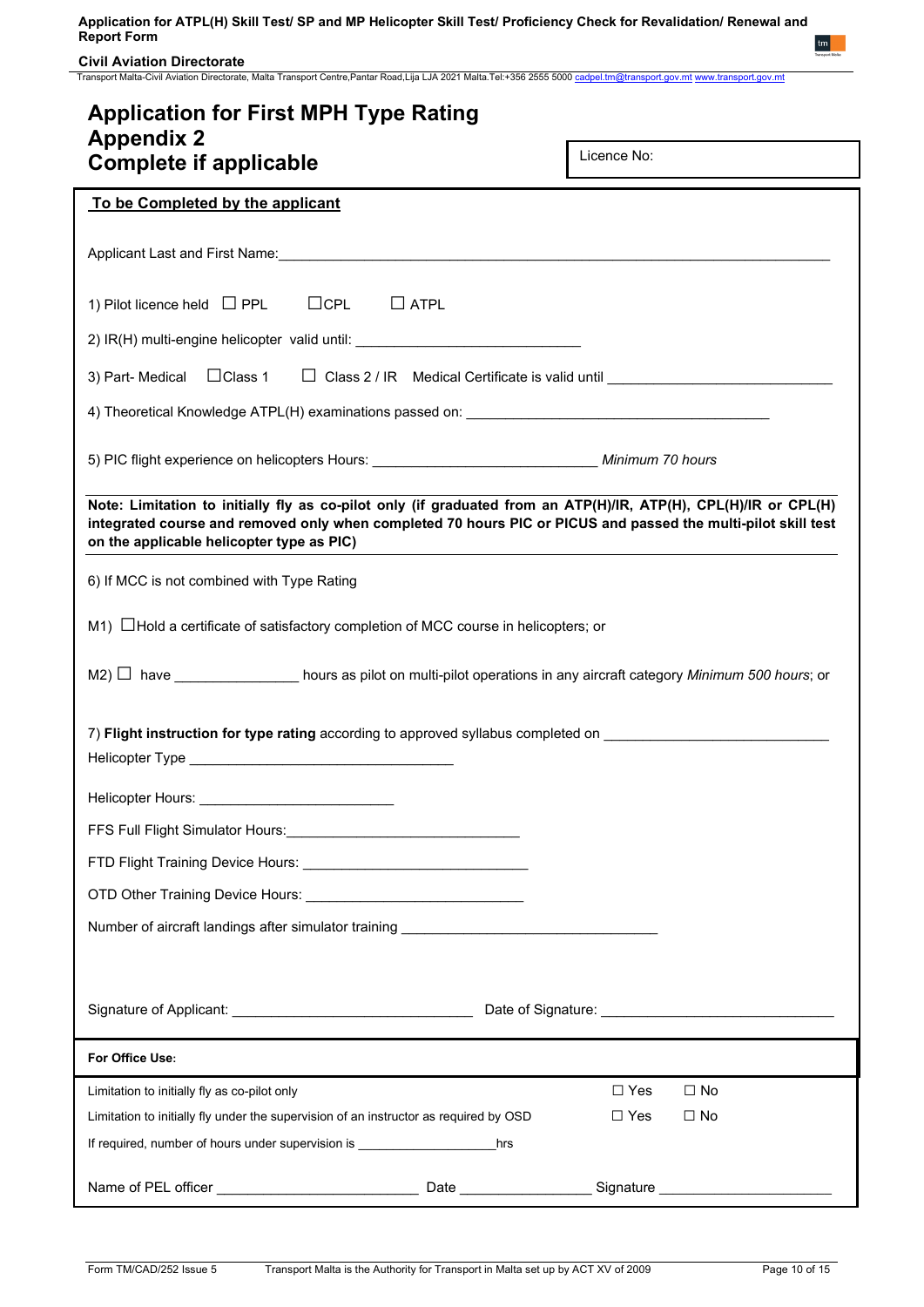**Civil Aviation Directorate**

Transport Malta-Civil Aviation Directorate, Malta Transport Centre,Pantar Road,Lija LJA 2021 Malta.Tel:+356 2555 5000 [cadpel.tm@transport.gov.mt](mailto:cadpel.tm@transport.gov.mt) [www.transport.gov.mt](http://www.transport.gov.mt/)

| Application for First Single Pilot Multi-Engine Helicopter Type Rating                                                                                                                                                                                                                                                                            |             |
|---------------------------------------------------------------------------------------------------------------------------------------------------------------------------------------------------------------------------------------------------------------------------------------------------------------------------------------------------|-------------|
| <b>Appendix 3</b><br><b>Complete if applicable</b>                                                                                                                                                                                                                                                                                                | Licence No: |
| To be Completed by the applicant<br>Applicant Last and First Name:                                                                                                                                                                                                                                                                                |             |
| Before starting the course:                                                                                                                                                                                                                                                                                                                       |             |
| $\Box$ CPL<br>$\Box$ ATPL<br>Pilot licence held $\Box$ PPL<br>1)                                                                                                                                                                                                                                                                                  |             |
| 2)                                                                                                                                                                                                                                                                                                                                                |             |
| Part-Medical Certificate: □ Class 1 □ Class 2/ □ IR - Medical Certificate is valid until _______<br>3)                                                                                                                                                                                                                                            |             |
| PIC hours on helicopters<br>Minimum 70 hours<br>4)<br>Note: applicable to applicants who have not completed an ATP(H)/IR, ATP(H), or CPL(H)/IR integrated training course                                                                                                                                                                         |             |
| Additional theoretical knowledge:<br>5)                                                                                                                                                                                                                                                                                                           |             |
| $\Box$ Hold a certificate of satisfactorily completion of a pre-entry course conducted by an ATO, including subjects of the<br>(i)<br>ATPL(H) theoretical knowledge course:<br>- Aircraft General Knowledge: airframe/systems/power plant, and instrument/electronics,<br>- Flight Performance and Planning: mass and balance, performance;<br>or |             |
| $\Box$ Passed Part-FCL ATPL(H) theoretical knowledge examinations<br>(ii)                                                                                                                                                                                                                                                                         |             |
| For Multi-pilot operations:<br>6)                                                                                                                                                                                                                                                                                                                 |             |
| MCC is combined with Type Rating - □MCC/VFR □MCC/IR                                                                                                                                                                                                                                                                                               |             |
| $\Box$ MCC is not combined with Type Rating (mark one of below)                                                                                                                                                                                                                                                                                   |             |
| $M1$ ) $\Box$ Hold a certificate of satisfactory completion of MCC course in helicopters; or                                                                                                                                                                                                                                                      |             |
| M2) $\Box$ Have _______________ hours as pilot on multi-pilot operations in any aircraft category Minimum 500 hours                                                                                                                                                                                                                               |             |
| Flight instruction for type rating according to approved syllabus completed on _______________________________<br>7)                                                                                                                                                                                                                              |             |
|                                                                                                                                                                                                                                                                                                                                                   |             |
|                                                                                                                                                                                                                                                                                                                                                   |             |
|                                                                                                                                                                                                                                                                                                                                                   |             |
|                                                                                                                                                                                                                                                                                                                                                   |             |

Signature of Applicant: \_\_\_\_\_\_\_\_\_\_\_\_\_\_\_\_\_\_\_\_\_\_\_\_\_\_\_\_\_\_\_ Date of Signature: \_\_\_\_\_\_\_\_\_\_\_\_\_\_\_\_\_\_\_\_\_\_\_\_\_\_\_\_\_\_

| For Office Use:                                                                       |      |           |      |
|---------------------------------------------------------------------------------------|------|-----------|------|
| Limitation to initially fly under the supervision of an instructor as required by OSD |      | □ Yes     | ⊟ No |
| If required, number of hours under supervision is                                     | hrs  |           |      |
| Name of PEL officer                                                                   | Date | Signature |      |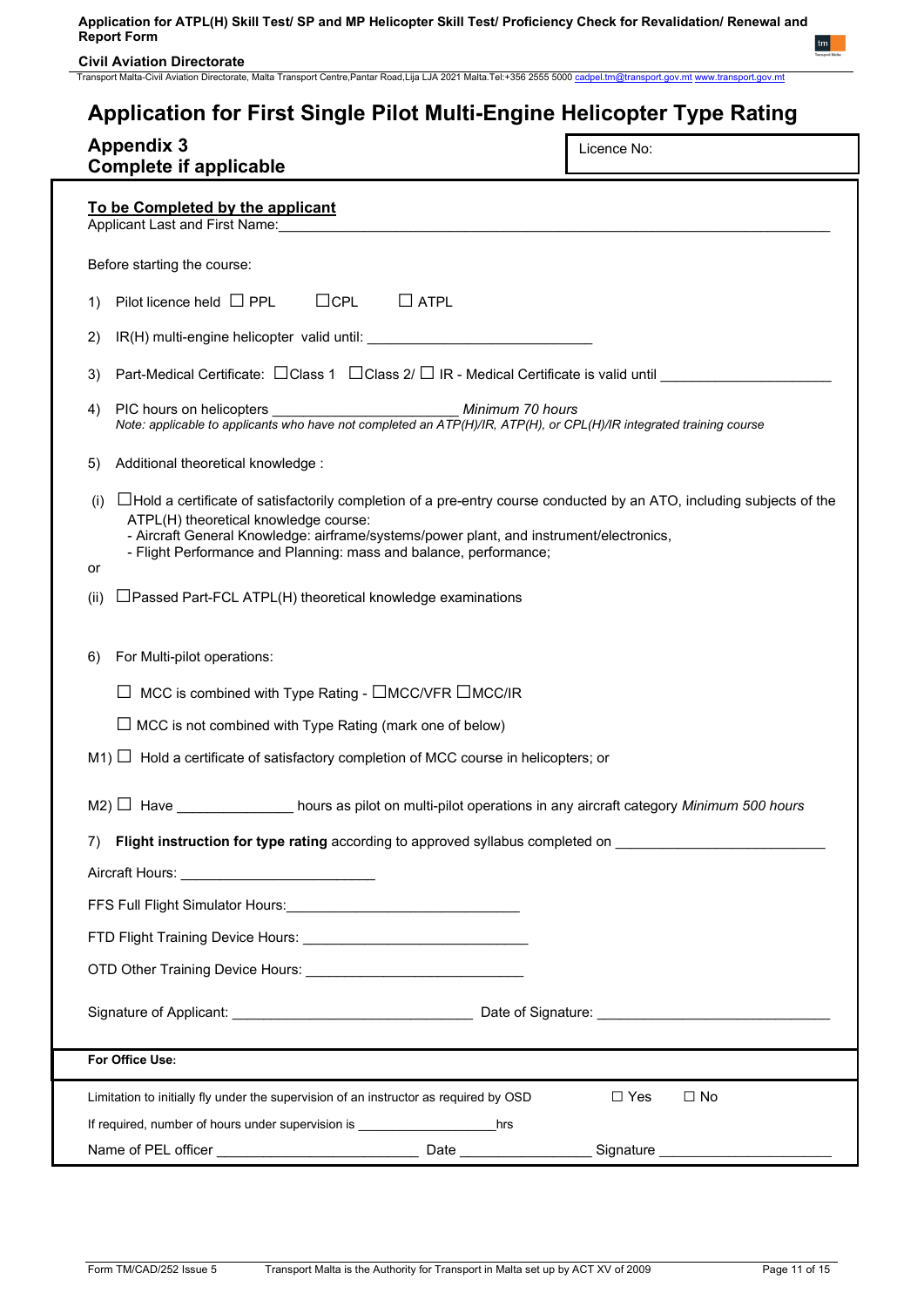## **Civil Aviation Directorate**

Transport Malta-Civil Aviation Directorate, Malta Transport Centre,Pantar Road,Lija LJA 2021 Malta.Tel:+356 2555 5000 [cadpel.tm@transport.gov.mt](mailto:cadpel.tm@transport.gov.mt) [www.transport.gov.mt](http://www.transport.gov.mt/)

| <b>Application for Removal of Restriction</b>                                                                                                                                                                                                                                   |                    |  |  |
|---------------------------------------------------------------------------------------------------------------------------------------------------------------------------------------------------------------------------------------------------------------------------------|--------------------|--|--|
| <b>Appendix 4</b><br><b>Complete if applicable</b>                                                                                                                                                                                                                              | Licence No:        |  |  |
| To be Completed by the applicant<br>Applicant Last and First Name: Manual Applicant Contract Contract Contract Contract Contract Contract Contract Contract Contract Contract Contract Contract Contract Contract Contract Contract Contract Contract Contract Con              |                    |  |  |
| From SP to MP                                                                                                                                                                                                                                                                   |                    |  |  |
| Complete the skill test or proficiency check in multi pilot operation on date                                                                                                                                                                                                   |                    |  |  |
| and                                                                                                                                                                                                                                                                             |                    |  |  |
| $\Box$ MCC is combined with Type Rating, or                                                                                                                                                                                                                                     |                    |  |  |
| $\Box$ MCC is not combined with Type Rating (mark one of below)                                                                                                                                                                                                                 |                    |  |  |
| $M1)$ $\Box$ Hold a certificate of satisfactory completion of MCC course in helicopters; or                                                                                                                                                                                     |                    |  |  |
| $M2$ ) $\Box$ Have completed at least 500 hours of flight time as a pilot in multi-pilot operations in any aircraft category.                                                                                                                                                   |                    |  |  |
| From MP to SP (Removal of MPO Restriction)                                                                                                                                                                                                                                      |                    |  |  |
| Complete the skill test or proficiency check in single pilot operation on date entries and the state of the state of the state of the state of the state of the state of the state of the state of the state of the state of t                                                  |                    |  |  |
| <b>MP and SP Operations</b><br>Complete the skill test or proficiency check in multi pilot operation on date entertainment of the state of the<br>and additionally, the following manoeuvres and procedures in single-pilot operation:<br>for single-engine helicopters:<br>(1) |                    |  |  |
| 2.1 take-off and 2.6 and 2.6.1 autorotative descent and autorotative landing on date:                                                                                                                                                                                           |                    |  |  |
| for multi-engine helicopters:<br>(2)<br>2.1 take-off and 2.4 and 2.4.1 engine failures shortly before and shortly after reaching TDP on date:                                                                                                                                   |                    |  |  |
| Signature of Applicant:                                                                                                                                                                                                                                                         | Date of Signature: |  |  |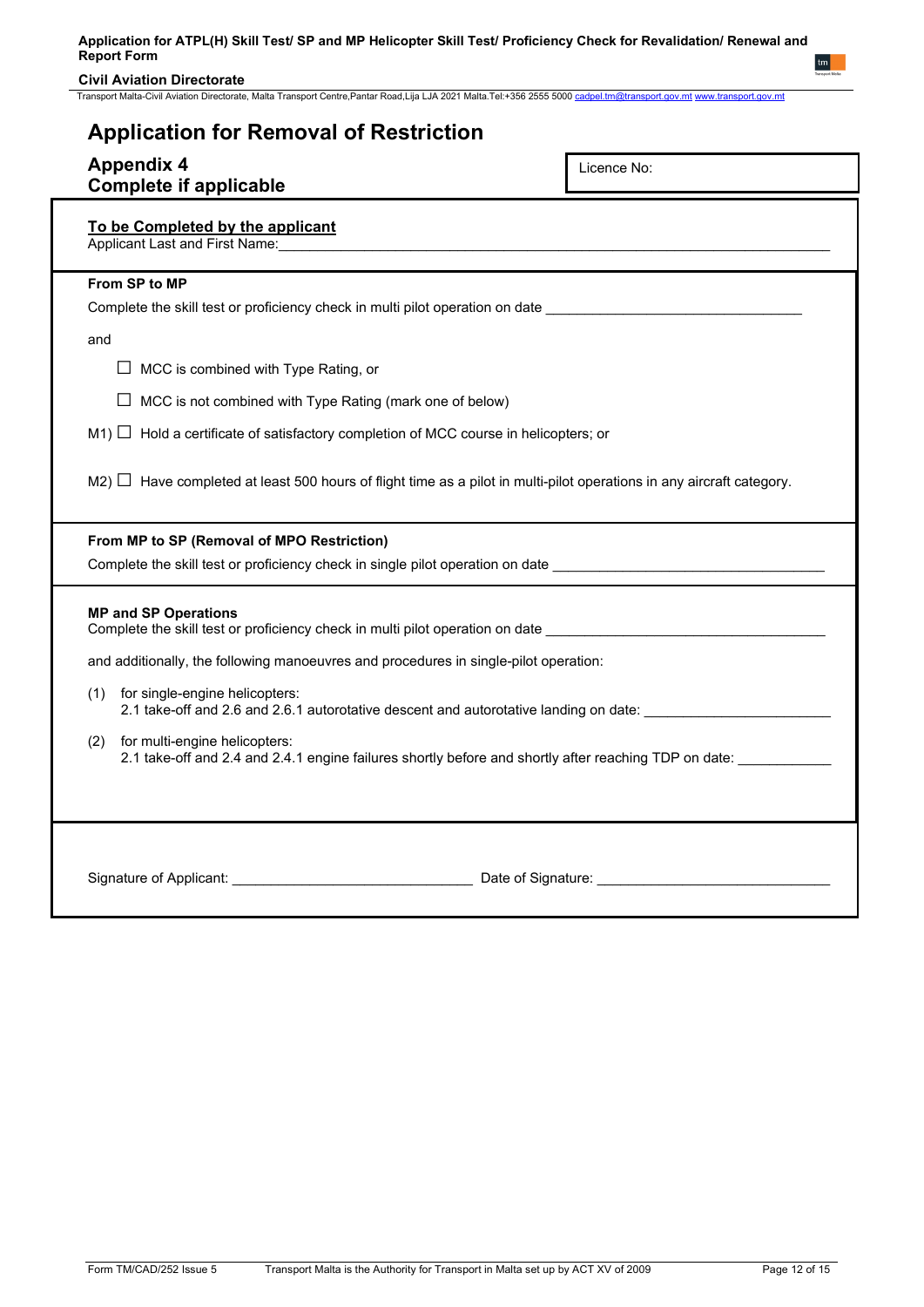**Civil Aviation Directorate**

Transport Malta-Civil Aviation Directorate, Malta Transport Centre,Pantar Road,Lija LJA 2021 Malta.Tel:+356 2555 5000 [cadpel.tm@transport.gov.mt](mailto:cadpel.tm@transport.gov.mt) [www.transport.gov.mt](http://www.transport.gov.mt/)

# **Submission Instructions**

**Respective Appendices have to be printed and completed if necessary.**

|    |                                                                                                                                                                                                              | <b>OIIICA</b>                  |
|----|--------------------------------------------------------------------------------------------------------------------------------------------------------------------------------------------------------------|--------------------------------|
|    | Age: An applicant for a ATPL(H) must be at least 21 years old.                                                                                                                                               | <b>use</b>                     |
|    | <b>Documents Required:</b>                                                                                                                                                                                   | Only                           |
|    | 1. A copy of the Malta ID Card (both sides) or Passport [Original has to be presented before<br>licence is collected / Not required if the applicant already holds a Malta Part-FCL licence].                | $\textcircled{\scriptsize{1}}$ |
| 2. | A copy of the Part-Medical Certificate [Original has to be presented before licence is<br>collected]                                                                                                         | $^\copyright$                  |
|    | 3. Log Book - All flight instruction / instrument flight instruction / instrument ground<br>instruction/ etc. must be counter-signed by the instructor /All PICUS must be signed by the<br>Pilot-in-command. | $\circledS$                    |
|    | 4. Copy of ATO Approval Certificate where type rating instruction was given if not issued by<br><b>Transport Malta</b>                                                                                       | $\bigcircled{4}$               |
| 5. | A copy of the Course Completion Certificate for the type rating [Original has to be<br>presented before licence is collected].                                                                               | $\circledS$                    |
| 6. | Copy of Examiner Certificate if not issued by Transport Malta                                                                                                                                                | $^{\circledR}$                 |
|    |                                                                                                                                                                                                              | $\circledcirc$                 |
| 7. | Copy of Language Proficiency Certificate issued by Transport Malta                                                                                                                                           |                                |
| 8. | Proof of aircraft landings where applicable for issue of the type rating                                                                                                                                     | $^{\circledR}$                 |
| 9. | A copy of the ATPL(H) Theoretical Knowledge Examination Results [If not issued by<br>Transport Malta original has to be presented before licence is collected.]                                              | $\circledS$                    |
|    | 10. Copy of simulator approval certificate                                                                                                                                                                   | $^{\circledR}$                 |
|    | <b>For MPH</b>                                                                                                                                                                                               |                                |
|    | 11. A copy of the MCC completion certificate.                                                                                                                                                                | ⊕                              |
|    | 12. A copy of the ATO approval where the MCC was conducted                                                                                                                                                   | ⓪                              |
|    | For SP ME(H)                                                                                                                                                                                                 |                                |
|    | 13. A copy of certificate of additional course of theoretical knowledge for SP ME Helicopters<br>at an ATO [Original to be submitted before licence is collected]                                            | (13)                           |
|    | 14. A copy of the ICAO licence if applicable for SP ME helicopters [Original has to be<br>submitted before licence is collected]                                                                             | (14)                           |
|    | 15. Proof of ICAO ATPL theory for SP ME helicopters if applicable                                                                                                                                            | (5)                            |

**It is important to send all the documents to avoid a delay in the issue of the rating.**

**Office**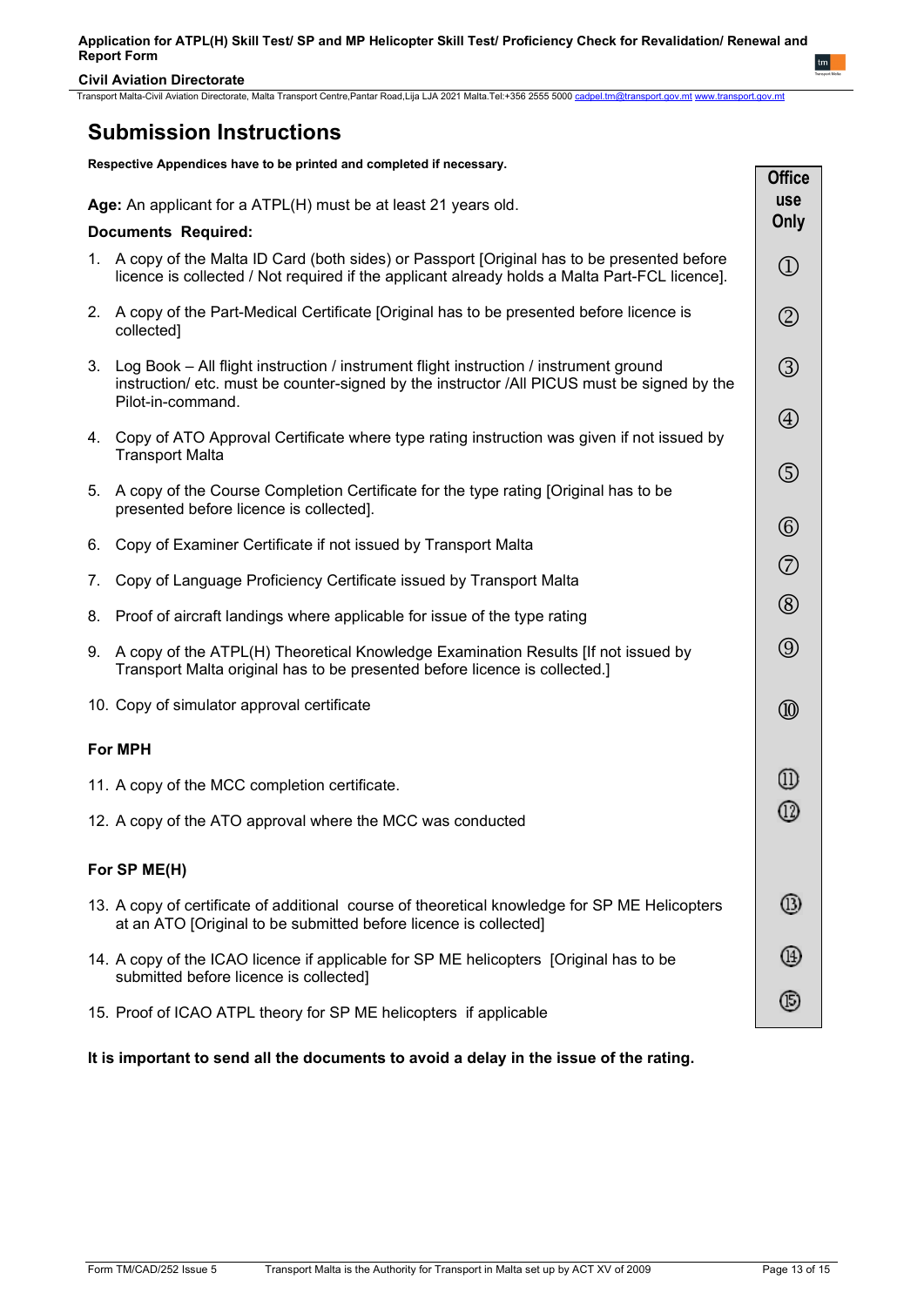## **Civil Aviation Directorate**

Transport Malta-Civil Aviation Directorate, Malta Transport Centre,Pantar Road,Lija LJA 2021 Malta.Tel:+356 2555 5000 [cadpel.tm@transport.gov.mt](mailto:cadpel.tm@transport.gov.mt) [www.transport.gov.mt](http://www.transport.gov.mt/)

## **Transport Malta – Civil Aviation Directorate Bank Details:**

Bank Name: Bank of Valletta Bank Branch: Naxxar Bank Address: 38, Triq tal-Labour, Naxxar NXR 9020 Bank's BIC Code: VALLMTMT Sort Code: 22013 Account Holder: Transport Malta – Civil Aviation Directorate Account No: 12000580013 IBAN No: MT13VALL 22013 0000 000 12000 5800 13

**Fee**: The applicable fee in the Malta Air Navigation Order / Scheme of Charges on the Transport Malta website has to be submitted with the application.

**Queries**: If you need additional information send an email to [cadpel.tm@transport.gov.mt](mailto:cadpel.tm@transport.gov.mt) 

Attention: Personnel Licensing Section, Transport Malta Civil Aviation Directorate - giving your contact telephone number.

Send completed form to:

**Transport Malta-CAD, Personnel Licensing Section, Pantar Road Lija, LJA 2021, Malta**